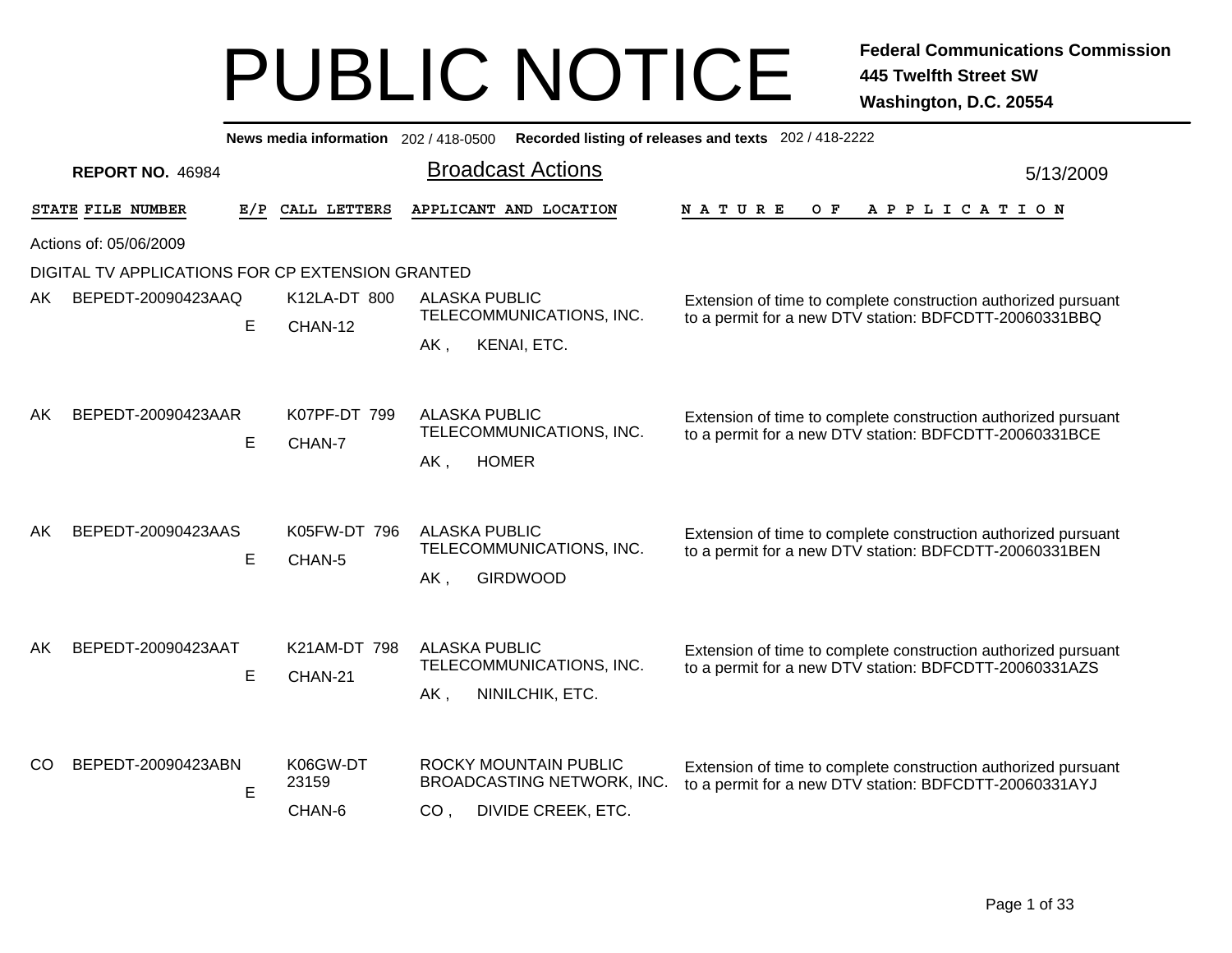|               |                                                  |     |                   |                 | News media information 202 / 418-0500 Recorded listing of releases and texts 202 / 418-2222 |                                                                                                                          |           |
|---------------|--------------------------------------------------|-----|-------------------|-----------------|---------------------------------------------------------------------------------------------|--------------------------------------------------------------------------------------------------------------------------|-----------|
|               | <b>REPORT NO. 46984</b>                          |     |                   |                 | <b>Broadcast Actions</b>                                                                    |                                                                                                                          | 5/13/2009 |
|               | STATE FILE NUMBER                                | E/P | CALL LETTERS      |                 | APPLICANT AND LOCATION                                                                      | <b>NATURE</b><br>O F<br>A P P L I C A T I O N                                                                            |           |
|               | Actions of: 05/06/2009                           |     |                   |                 |                                                                                             |                                                                                                                          |           |
|               | DIGITAL TV APPLICATIONS FOR CP EXTENSION GRANTED |     |                   |                 |                                                                                             |                                                                                                                          |           |
| CO.           | BEPEDT-20090423ABO                               | E   | K07PA-DT<br>69004 |                 | ROCKY MOUNTAIN PUBLIC<br>BROADCASTING NETWORK, INC.                                         | Extension of time to complete construction authorized pursuant<br>to a permit for a new DTV station: BDFCDTT-20060331AYF |           |
|               |                                                  |     | CHAN-7            | CO <sub>1</sub> | <b>MANITOU SPRINGS</b>                                                                      |                                                                                                                          |           |
| CO            | BEPEDT-20090423ABP                               |     | K13SN-DT          |                 | ROCKY MOUNTAIN PUBLIC                                                                       |                                                                                                                          |           |
|               |                                                  | E   | 43667             |                 | BROADCASTING NETWORK, INC.                                                                  | Extension of time to complete construction authorized pursuant<br>to a permit for a new DTV station: BDFCDTT-20060331AYB |           |
|               |                                                  |     | CHAN-13           | CO <sub>1</sub> | NUCLA, ETC.                                                                                 |                                                                                                                          |           |
|               |                                                  |     |                   |                 |                                                                                             |                                                                                                                          |           |
| CO            | BEPEDT-20090423ABQ                               | E   | K15GL-DT<br>69153 |                 | ROCKY MOUNTAIN PUBLIC<br>BROADCASTING NETWORK, INC.                                         | Extension of time to complete construction authorized pursuant<br>to a permit for a new DTV station: BDFCDTT-20060331AXH |           |
|               |                                                  |     | CHAN-15           | CO <sub>1</sub> | TRINIDAD, VALDEZ, ETC                                                                       |                                                                                                                          |           |
|               |                                                  |     |                   |                 |                                                                                             |                                                                                                                          |           |
| <sub>CO</sub> | BEPEDT-20090423ABR                               | Е   | K28HA-DT<br>23182 |                 | <b>ROCKY MOUNTAIN PUBLIC</b><br>BROADCASTING NETWORK, INC.                                  | Extension of time to complete construction authorized pursuant<br>to a permit for a new DTV station: BDFCDTT-20060331AZE |           |
|               |                                                  |     | CHAN-28           | CO <sub>1</sub> | <b>GRAND VALLEY</b>                                                                         |                                                                                                                          |           |
|               |                                                  |     |                   |                 |                                                                                             |                                                                                                                          |           |
| CO            | BEPEDT-20090423ABT                               | E   | K49AH-DT<br>23163 |                 | ROCKY MOUNTAIN PUBLIC<br>BROADCASTING NETWORK, INC.                                         | Extension of time to complete construction authorized pursuant<br>to a permit for a new DTV station: BDFCDTT-20060331AWR |           |
|               |                                                  |     | CHAN-49           | CO <sub>1</sub> | SILT, ETC.                                                                                  |                                                                                                                          |           |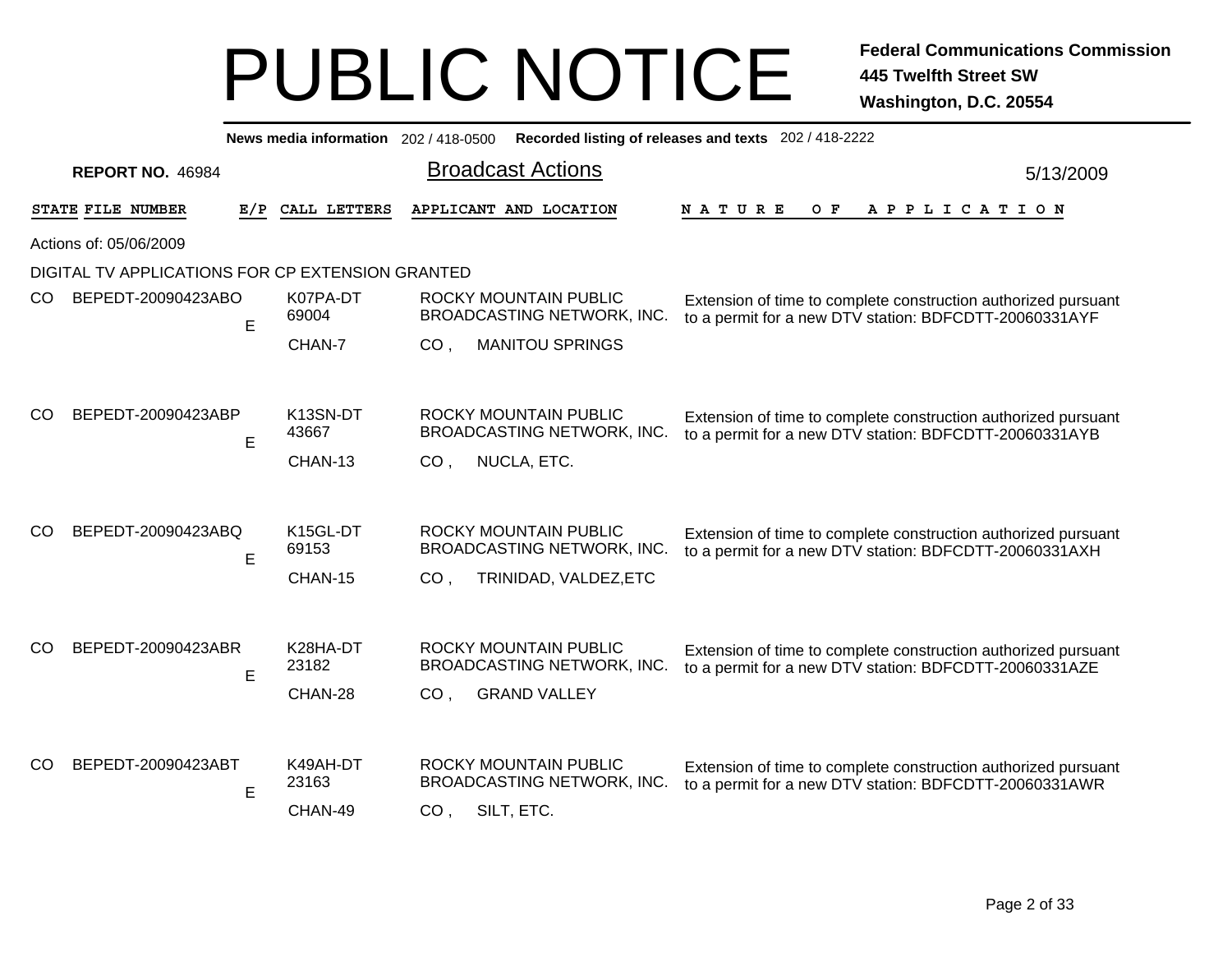|     |                                                           |                                                                                                                                                                                                                 | News media information 202 / 418-0500 |                 |                                                            | Recorded listing of releases and texts 202 / 418-2222                                                                    |           |
|-----|-----------------------------------------------------------|-----------------------------------------------------------------------------------------------------------------------------------------------------------------------------------------------------------------|---------------------------------------|-----------------|------------------------------------------------------------|--------------------------------------------------------------------------------------------------------------------------|-----------|
|     | <b>REPORT NO. 46984</b>                                   |                                                                                                                                                                                                                 |                                       |                 | <b>Broadcast Actions</b>                                   |                                                                                                                          | 5/13/2009 |
|     | STATE FILE NUMBER                                         |                                                                                                                                                                                                                 | E/P CALL LETTERS                      |                 | APPLICANT AND LOCATION                                     | <b>NATURE</b><br>OF APPLICATION                                                                                          |           |
|     | Actions of: 05/06/2009                                    |                                                                                                                                                                                                                 |                                       |                 |                                                            |                                                                                                                          |           |
|     | DIGITAL TV APPLICATIONS FOR CP EXTENSION GRANTED          |                                                                                                                                                                                                                 |                                       |                 |                                                            |                                                                                                                          |           |
| CO  | BEPEDT-20090423ACJ                                        | E                                                                                                                                                                                                               | K32CW-DT<br>55635                     |                 | <b>ROCKY MOUNTAIN PUBLIC</b><br>BROADCASTING NETWORK, INC. | Extension of time to complete construction authorized pursuant<br>to a permit for a new DTV station: BDFCDTT-20060331AXA |           |
|     |                                                           |                                                                                                                                                                                                                 | CHAN-32                               | CO <sub>1</sub> | MONTROSE, ETC.                                             |                                                                                                                          |           |
|     |                                                           |                                                                                                                                                                                                                 |                                       |                 |                                                            |                                                                                                                          |           |
| CO  |                                                           |                                                                                                                                                                                                                 | 14129                                 |                 |                                                            | to a permit for a new DTV station: BDFCDTT-20060331AYD                                                                   |           |
|     |                                                           | BEPEDT-20090423ACK<br>K09PJ-DT<br><b>ROCKY MOUNTAIN PUBLIC</b><br>Extension of time to complete construction authorized pursuant<br>BROADCASTING NETWORK, INC.<br>E<br>CHAN-9<br>OURAY, ETC.<br>CO <sub>1</sub> |                                       |                 |                                                            |                                                                                                                          |           |
|     | Actions of: 05/07/2009                                    |                                                                                                                                                                                                                 |                                       |                 |                                                            |                                                                                                                          |           |
|     | AM STATION APPLICATIONS FOR ASSIGNMENT OF LICENSE GRANTED |                                                                                                                                                                                                                 |                                       |                 |                                                            |                                                                                                                          |           |
| CO. | BAL-20090317ABS                                           | E                                                                                                                                                                                                               | KRMX 69871<br>690 KHZ                 | INC.            | METROPOLITAN RADIO GROUP,                                  | Voluntary Assignment of License<br>From: METROPOLITAN RADIO GROUP, INC.<br>To: EXODUS BROADCASTING, LLC                  |           |
|     |                                                           |                                                                                                                                                                                                                 |                                       | CO,             | <b>PUEBLO</b>                                              | <b>Form 314</b>                                                                                                          |           |
|     | FM STATION APPLICATIONS FOR ASSIGNMENT OF LICENSE GRANTED |                                                                                                                                                                                                                 |                                       |                 |                                                            |                                                                                                                          |           |
| CO. | BALH-20090317ABR                                          |                                                                                                                                                                                                                 | <b>KNKN 25526</b>                     | INC.            | METROPOLITAN RADIO GROUP,                                  | Voluntary Assignment of License                                                                                          |           |
|     |                                                           | E                                                                                                                                                                                                               | 106.9 MHZ                             | CO,             | <b>PUEBLO</b>                                              | From: METROPOLITAN RADIO GROUP, INC.<br>To: EXODUS BROADCASTING, LLC<br>Form 314                                         |           |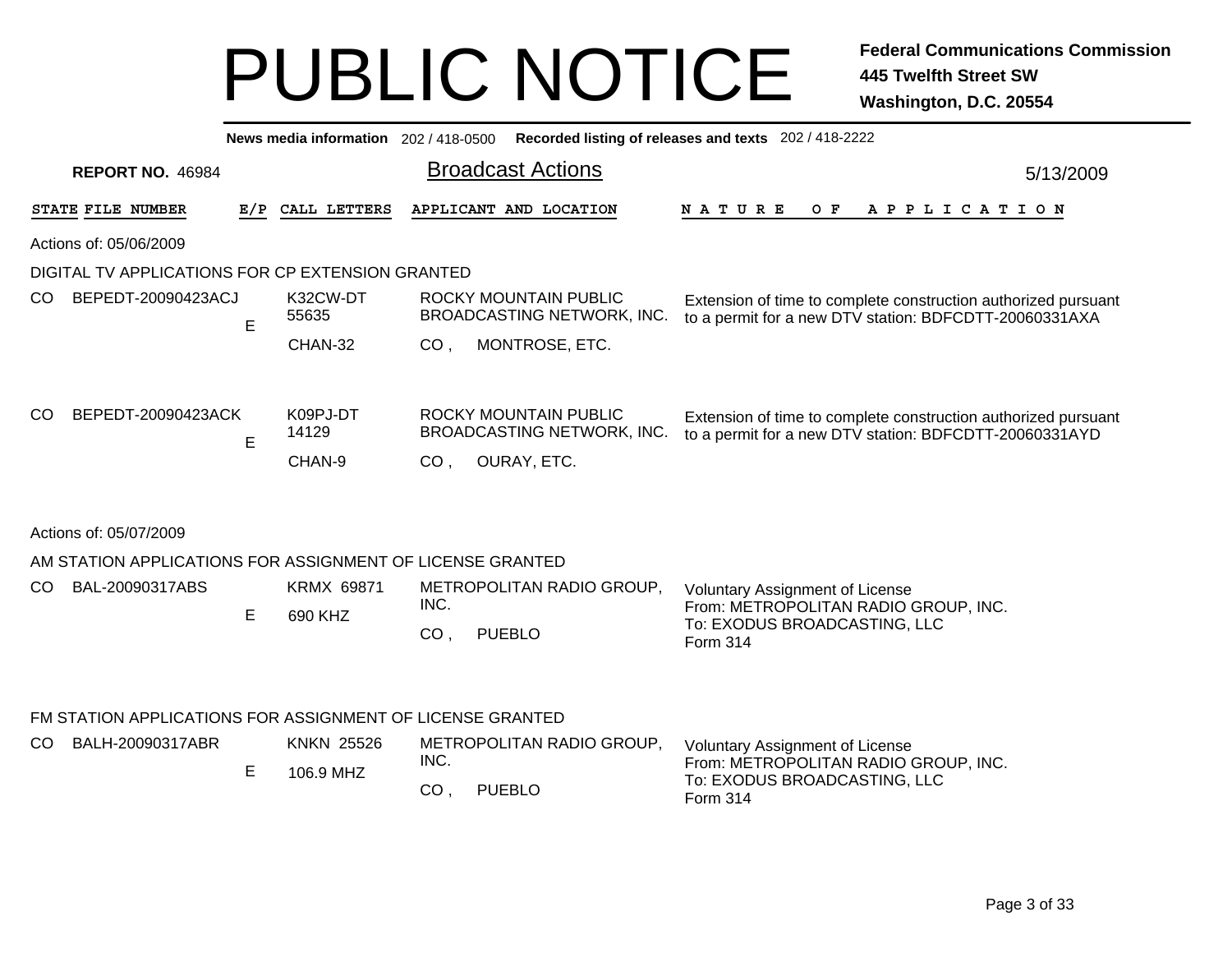|     |                         |     | News media information 202 / 418-0500                    |                   |                                                                                 | Recorded listing of releases and texts 202 / 418-2222                             |                 |  |
|-----|-------------------------|-----|----------------------------------------------------------|-------------------|---------------------------------------------------------------------------------|-----------------------------------------------------------------------------------|-----------------|--|
|     | <b>REPORT NO. 46984</b> |     |                                                          |                   | <b>Broadcast Actions</b>                                                        |                                                                                   | 5/13/2009       |  |
|     | STATE FILE NUMBER       | E/P | CALL LETTERS                                             |                   | APPLICANT AND LOCATION                                                          | N A T U R E<br>O F<br>A P P L I C A T I O N                                       |                 |  |
|     | Actions of: 05/07/2009  |     |                                                          |                   |                                                                                 |                                                                                   |                 |  |
|     |                         |     | FM STATION APPLICATIONS FOR ASSIGNMENT OF PERMIT GRANTED |                   |                                                                                 |                                                                                   |                 |  |
| SD. | BAPED-20090319ABY       | Е   | <b>KJKT 92516</b>                                        | <b>FOUNDATION</b> | <b>EDUCATIONAL MEDIA</b>                                                        | Voluntary Assignment of Construction Permit<br>From: EDUCATIONAL MEDIA FOUNDATION |                 |  |
|     |                         |     | 90.9 MHZ                                                 | SD,               | <b>SPEARFISH</b>                                                                | To: BLACK HILLS STATE UNIVERSITY<br>Form 314                                      |                 |  |
|     | Actions of: 05/08/2009  |     |                                                          |                   |                                                                                 |                                                                                   |                 |  |
|     |                         |     |                                                          |                   | FM STATION APPLICATIONS FOR MAJOR MODIFICATION TO A LICENSED FACILITY DISMISSED |                                                                                   |                 |  |
| CA. | BMJPED-20071022BBX      |     | KJAR 124889                                              | <b>FOUNDATION</b> | <b>EDUCATIONAL MEDIA</b>                                                        | Major change in licensed facilities.                                              |                 |  |
|     |                         | Е   | 89.3 MHZ                                                 | $CA$ .            | <b>SUSANVILLE</b>                                                               | Dismissed 5/8/2009 per DA 09-735 - no letter sent                                 |                 |  |
|     |                         |     |                                                          |                   | FM STATION APPLICATIONS FOR ORIGINAL CONSTRUCTION PERMIT DISMISSED              |                                                                                   |                 |  |
| NJ. | BNPED-20071012ADA       |     | NEW 174195                                               | CHRIST, INC.      | <b>CATHOLIC MEN FOR JESUS</b>                                                   | CP New Station.                                                                   |                 |  |
|     |                         | E   | 88.7 MHZ                                                 | NJ,               | <b>LAKEHURST</b>                                                                | Dismissed 5/8/2009 per DA 09-735 - no letter sent                                 |                 |  |
| OΗ  | BNPED-20071012ADB       |     |                                                          | NEW 173378        |                                                                                 | <b>CONNERSVILLE APOSTOLIC</b>                                                     | CP New Station. |  |
|     |                         | Е   | 88.5 MHZ                                                 |                   | LIGHTHOUSE INCORPORATED                                                         | Dismissed 5/8/2009 per DA 09-735 - no letter sent                                 |                 |  |
|     |                         |     |                                                          | OH,               | ZANESVILLE                                                                      | Petition for Reconsideration Filed 04/30/2009 by The Helpline                     |                 |  |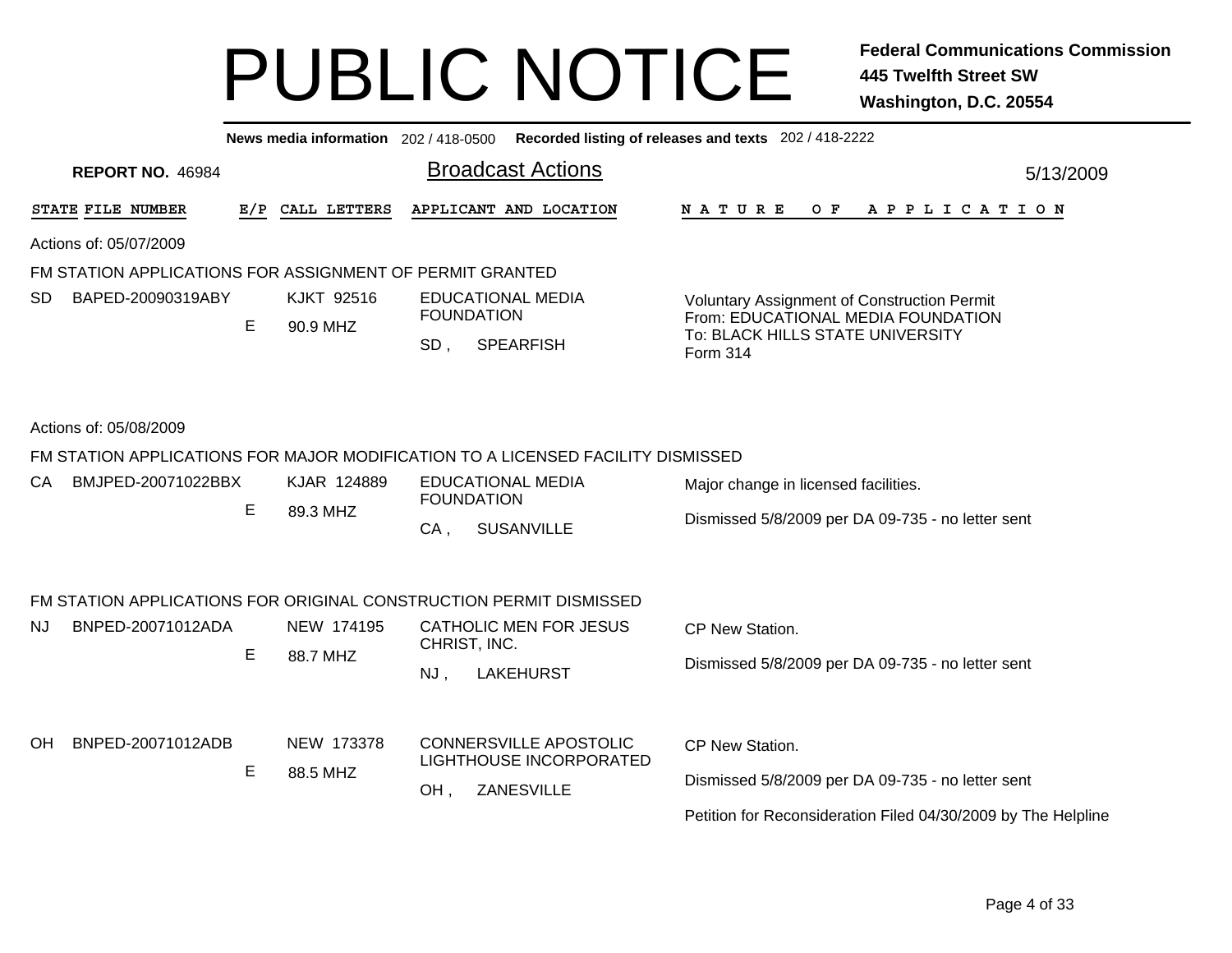|                |                         |     |                        | News media information 202 / 418-0500 Recorded listing of releases and texts 202 / 418-2222 |                                                                      |
|----------------|-------------------------|-----|------------------------|---------------------------------------------------------------------------------------------|----------------------------------------------------------------------|
|                | <b>REPORT NO. 46984</b> |     |                        | <b>Broadcast Actions</b>                                                                    | 5/13/2009                                                            |
|                | STATE FILE NUMBER       | E/P | CALL LETTERS           | APPLICANT AND LOCATION                                                                      | O F<br><b>NATURE</b><br>A P P L I C A T I O N                        |
|                | Actions of: 05/08/2009  |     |                        |                                                                                             |                                                                      |
|                |                         |     |                        | FM STATION APPLICATIONS FOR ORIGINAL CONSTRUCTION PERMIT DISMISSED                          |                                                                      |
| MA.            | BNPED-20071012AEE       |     | NEW 165651             | CHRISTIAN MUSIC NETWORK,<br>INC.                                                            | CP New Station.                                                      |
|                |                         | Е   | 88.5 MHZ               | <b>GLOUCESTER</b><br>$MA$ ,                                                                 | Dismissed 5/8/2009 per DA 09-735 - no letter sent                    |
| <b>OH</b>      | BNPED-20071012AEO       |     | NEW 173781             | ZANESVILLE CHRISTIAN MEDIA                                                                  | CP New Station.                                                      |
|                |                         | E   | 88.3 MHZ               | $OH$ ,<br><b>JACKSONTOWN</b>                                                                | Dismissed 5/8/2009 per DA 09-735 - no letter sent                    |
| N <sub>C</sub> | BNPED-20071012AGG       | E   | NEW 173374<br>89.5 MHZ | MINERAL SPRINGS PUBLIC<br>RADIO, INC.<br>NC,<br><b>DRAPER</b>                               | CP New Station.<br>Dismissed 5/8/2009 per DA 09-735 - no letter sent |
| <b>OH</b>      | BNPED-20071012AHB       | E   | NEW 171801<br>88.1 MHZ | <b>CLYDE EDUCATIONAL</b><br><b>BROADCASTING FOUNDATION</b><br><b>NEVADA</b><br>OH,          | CP New Station.<br>Dismissed 5/8/2009 per DA 09-735 - no letter sent |
| <b>NH</b>      | BNPED-20071012AOA       | Е   | NEW 173239<br>88.5 MHZ | <b>BANGOR BAPTIST CHURCH</b><br>NEWBURYPORT<br>$NH$ ,                                       | CP New Station.<br>Dismissed 5/8/2009 per DA 09-735 - no letter sent |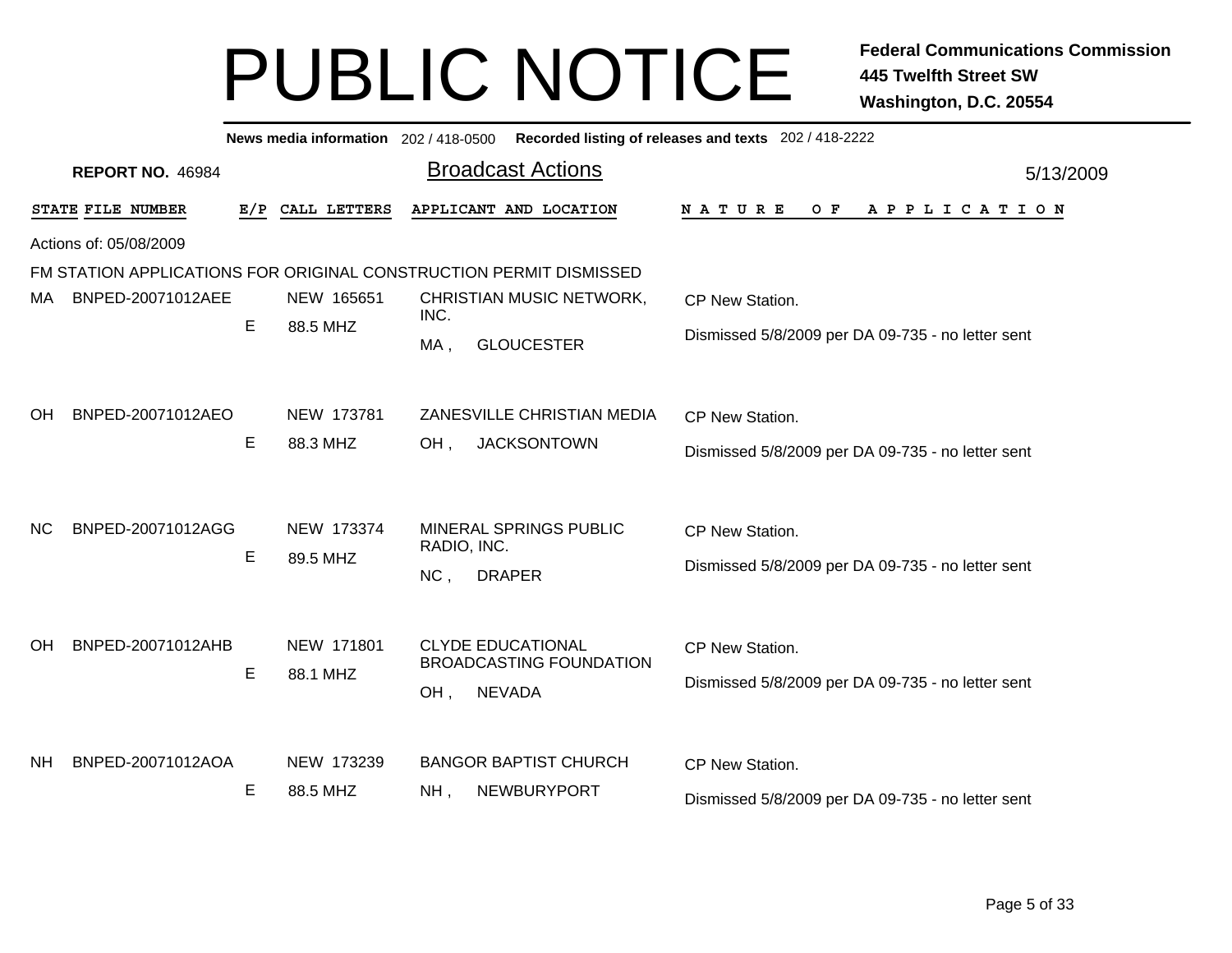|                                |   |                        | News media information 202 / 418-0500 Recorded listing of releases and texts 202 / 418-2222 |                                                                      |
|--------------------------------|---|------------------------|---------------------------------------------------------------------------------------------|----------------------------------------------------------------------|
| <b>REPORT NO. 46984</b>        |   |                        | <b>Broadcast Actions</b>                                                                    | 5/13/2009                                                            |
| STATE FILE NUMBER              |   | E/P CALL LETTERS       | APPLICANT AND LOCATION                                                                      | N A T U R E<br>OF APPLICATION                                        |
| Actions of: 05/08/2009         |   |                        |                                                                                             |                                                                      |
|                                |   |                        | FM STATION APPLICATIONS FOR ORIGINAL CONSTRUCTION PERMIT DISMISSED                          |                                                                      |
| BNPED-20071012AXM<br>OH        |   | NEW 174817             | ST GABRIEL RADIO, INC                                                                       | CP New Station.                                                      |
|                                | Е | 88.5 MHZ               | <b>MOUNT VERNON</b><br>OH,                                                                  | Dismissed 5/8/2009 per DA 09-735 - no letter sent                    |
|                                |   |                        |                                                                                             |                                                                      |
| <b>NH</b><br>BNPED-20071015AAP |   | NEW 171250             | <b>NEW LIFE MEDIA</b>                                                                       | CP New Station.                                                      |
|                                | Е | 88.7 MHZ               | <b>EXETER</b><br>$NH$ ,                                                                     | Dismissed 5/8/2009 per DA 09-735 - no letter sent                    |
| IN<br>BNPED-20071015AAZ        | Е | NEW 174469<br>90.7 MHZ | <b>GOOD SAMARITAN</b><br>EDUCATIONAL RADIO, INC<br><b>SHOALS</b><br>IN,                     | CP New Station.<br>Dismissed 5/8/2009 per DA 09-735 - no letter sent |
| BNPED-20071015ABW<br><b>NH</b> |   | NEW 174529             | ALLIED COMMUNICATIONS<br><b>NETWORK TWO</b>                                                 | CP New Station.                                                      |
|                                | Е | 88.7 MHZ               | <b>KENSINGTON</b><br>NH,                                                                    | Dismissed 5/8/2009 per DA 09-735 - no letter sent                    |
| BNPED-20071015AGL<br>MA        | Е | NEW 174732<br>88.5 MHZ | <b>HOME IMPROVEMENT</b><br><b>MINISTRIES</b>                                                | CP New Station.<br>Engineering Amendment filed 11/26/2007            |
|                                |   |                        | <b>MIDDLEBORO</b><br>MA,                                                                    | Dismissed 5/8/2009 per DA 09-735 - no letter sent                    |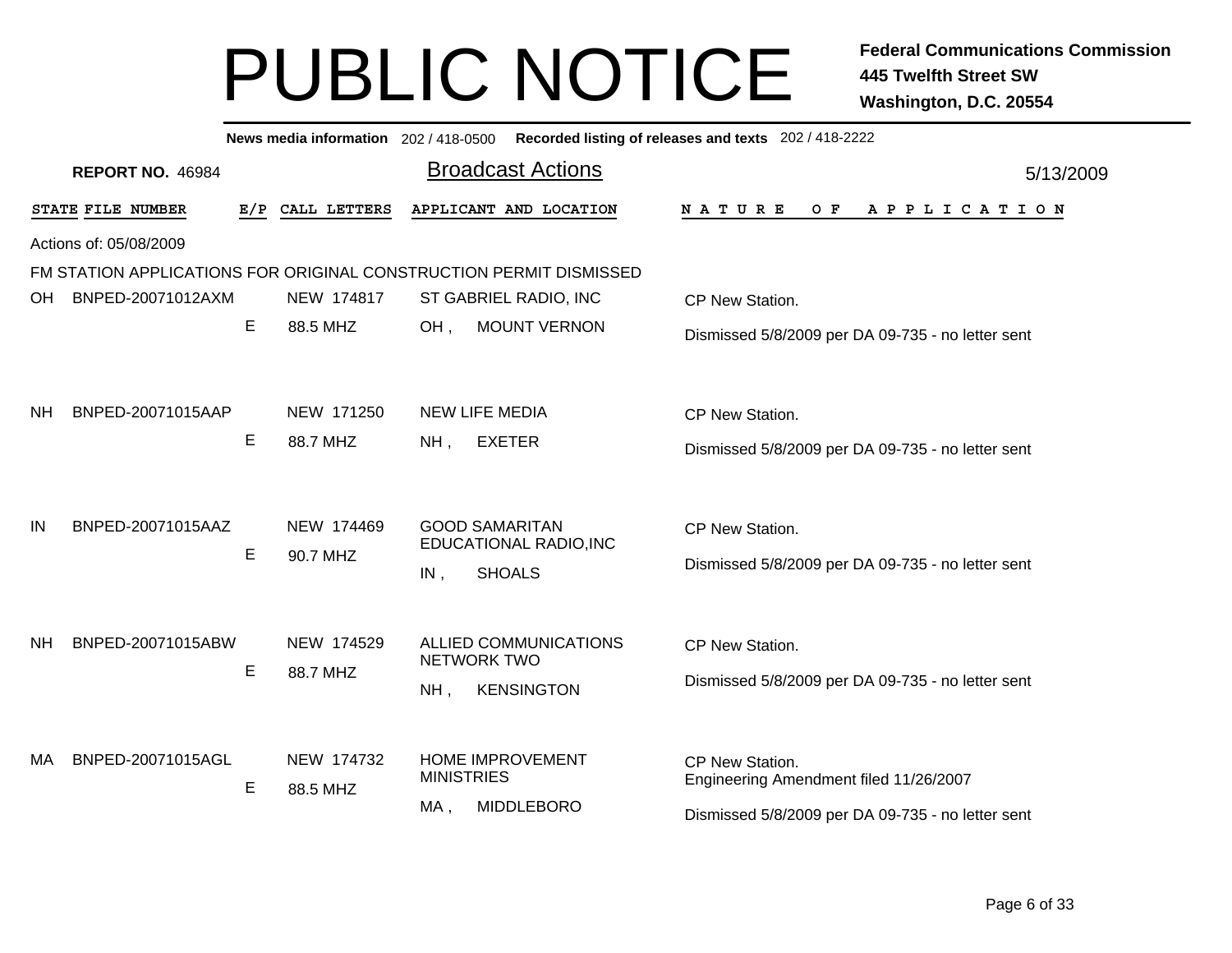|     |                         |     |                        | News media information 202 / 418-0500 Recorded listing of releases and texts 202 / 418-2222 |                                                                                                                                                                                     |
|-----|-------------------------|-----|------------------------|---------------------------------------------------------------------------------------------|-------------------------------------------------------------------------------------------------------------------------------------------------------------------------------------|
|     | <b>REPORT NO. 46984</b> |     |                        | <b>Broadcast Actions</b>                                                                    | 5/13/2009                                                                                                                                                                           |
|     | STATE FILE NUMBER       | E/P | CALL LETTERS           | APPLICANT AND LOCATION                                                                      | NATURE<br>O F<br>A P P L I C A T I O N                                                                                                                                              |
|     | Actions of: 05/08/2009  |     |                        |                                                                                             |                                                                                                                                                                                     |
|     |                         |     |                        | FM STATION APPLICATIONS FOR ORIGINAL CONSTRUCTION PERMIT DISMISSED                          |                                                                                                                                                                                     |
| IN  | BNPED-20071015All       |     | NEW 175140             | LINDA JEROME FOUNDATION                                                                     | CP New Station.                                                                                                                                                                     |
|     |                         | E.  | 90.1 MHZ               | <b>BEDFORD</b><br>IN,                                                                       | Dismissed 5/8/2009 per DA 09-735 - no letter sent                                                                                                                                   |
| NY  | BNPED-20071015AJS       | E.  | NEW 174716<br>88.1 MHZ | <b>BIRDS OF A FEATHER MEDIA</b><br><b>LIMITED</b><br><b>WOODSTOCK</b><br>$NY$ ,             | CP New Station.<br>Informal Objection filed 12/14/2007 (Freedom)<br>Reply Filed 01/14/2008 by Birds of a Feather Media Limited<br>Dismissed 5/8/2009 per DA 09-735 - no letter sent |
| HI  | BNPED-20071015AKB       | E   | NEW 173141<br>90.7 MHZ | <b>HOOSIER PUBLIC RADIO</b><br><b>CORPORATION</b><br><b>MAKAHA</b><br>$H1$ ,                | CP New Station.<br>Engineering Amendment filed 11/14/2007<br>Dismissed 5/8/2009 per DA 09-735 - no letter sent                                                                      |
| OR. | BNPED-20071016ABR       | Е   | NEW 173676<br>91.1 MHZ | <b>WALLOWA VALLEY MUSIC</b><br><b>ALLIANCE</b><br><b>ENTERPRISE</b><br>OR,                  | CP New Station.                                                                                                                                                                     |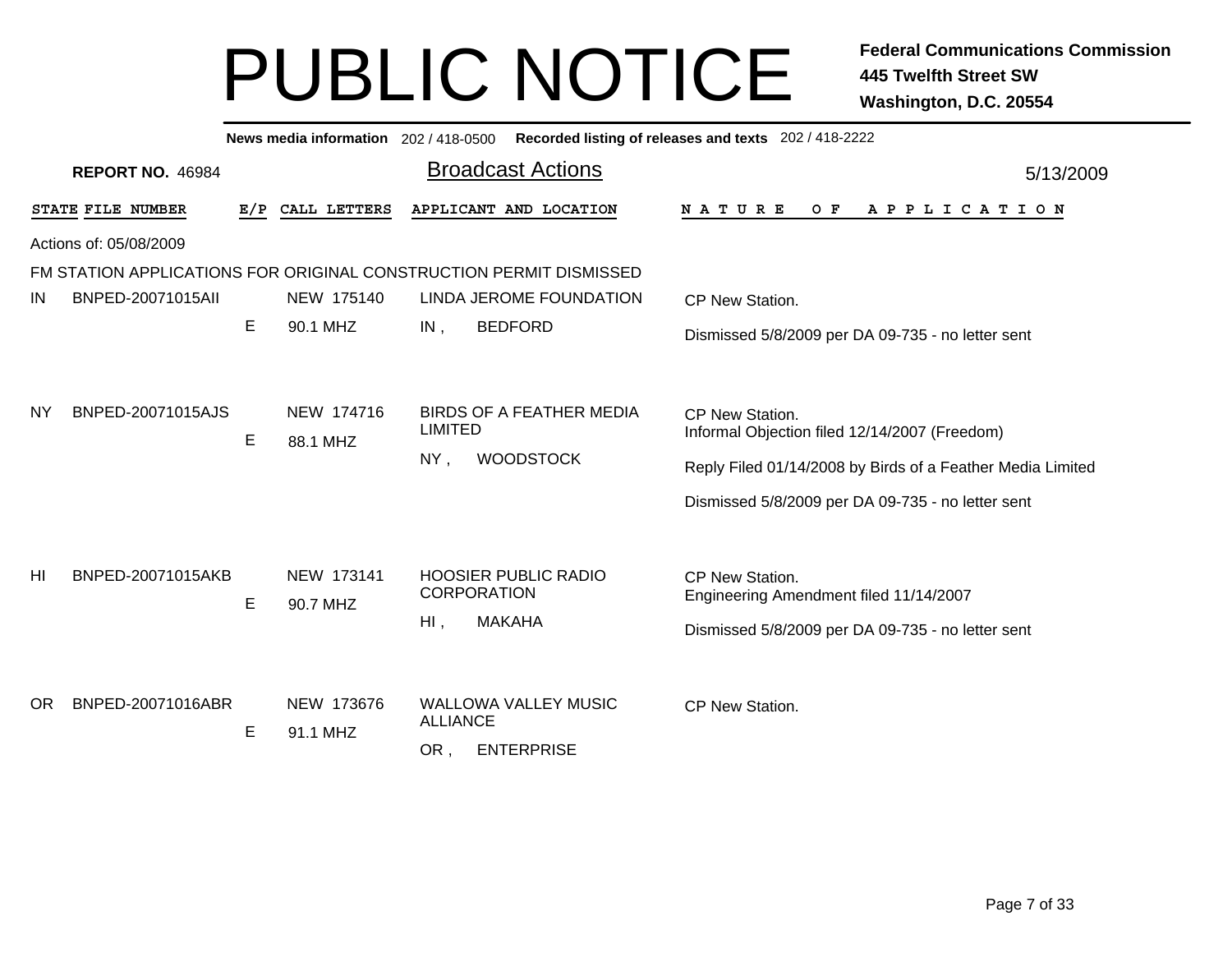|     |                         |     |                        | News media information 202 / 418-0500 Recorded listing of releases and texts 202 / 418-2222 |                                                                      |
|-----|-------------------------|-----|------------------------|---------------------------------------------------------------------------------------------|----------------------------------------------------------------------|
|     | <b>REPORT NO. 46984</b> |     |                        | <b>Broadcast Actions</b>                                                                    | 5/13/2009                                                            |
|     | STATE FILE NUMBER       | E/P | CALL LETTERS           | APPLICANT AND LOCATION                                                                      | N A T U R E<br>OF APPLICATION                                        |
|     | Actions of: 05/08/2009  |     |                        |                                                                                             |                                                                      |
|     |                         |     |                        | FM STATION APPLICATIONS FOR ORIGINAL CONSTRUCTION PERMIT DISMISSED                          |                                                                      |
| AZ. | BNPED-20071017AAN       |     | NEW 172625             | ARIZONA BOARD OF REGENTS                                                                    | CP New Station.                                                      |
|     |                         | E.  | 91.7 MHZ               | FOR/ON BEHALF OF NORTHERN<br>AZ. UNIVE                                                      | Dismissed 5/8/2009 per DA 09-735 - no letter sent                    |
|     |                         |     |                        | <b>SHOW LOW</b><br>AZ,                                                                      |                                                                      |
| OH. | BNPED-20071017ABM       | Е   | NEW 171709<br>88.5 MHZ | <b>MOUNT VERNON BAPTIST</b><br>TEMPLE, INC.<br><b>MOUNT VERNON</b><br>OH,                   | CP New Station.<br>Dismissed 5/8/2009 per DA 09-735 - no letter sent |
| МA  | BNPED-20071017ACC       | Е   | NEW 175419<br>88.1 MHZ | CALVARY CHAPEL OF THE<br><b>BERKSHIRES</b><br><b>HOUSATONIC</b><br>MA,                      | CP New Station.<br>Dismissed 5/8/2009 per DA 09-735 - no letter sent |
| NJ. | BNPED-20071017ADB       | Е   | NEW 174701<br>89.3 MHZ | <b>NEW JERSEY PUBLIC</b><br><b>BROADCASTING AUTHORITY</b><br><b>MARLBORO</b><br>NJ,         | CP New Station.<br>Dismissed 5/8/2009 per DA 09-735 - no letter sent |
| KS  | BNPED-20071017AGQ       | Е   | NEW 175583<br>90.5 MHZ | FULL SMILE, INC.<br><b>LOUISBURG</b><br>KS,                                                 | CP New Station.<br>Dismissed 5/8/2009 per DA 09-735 - no letter sent |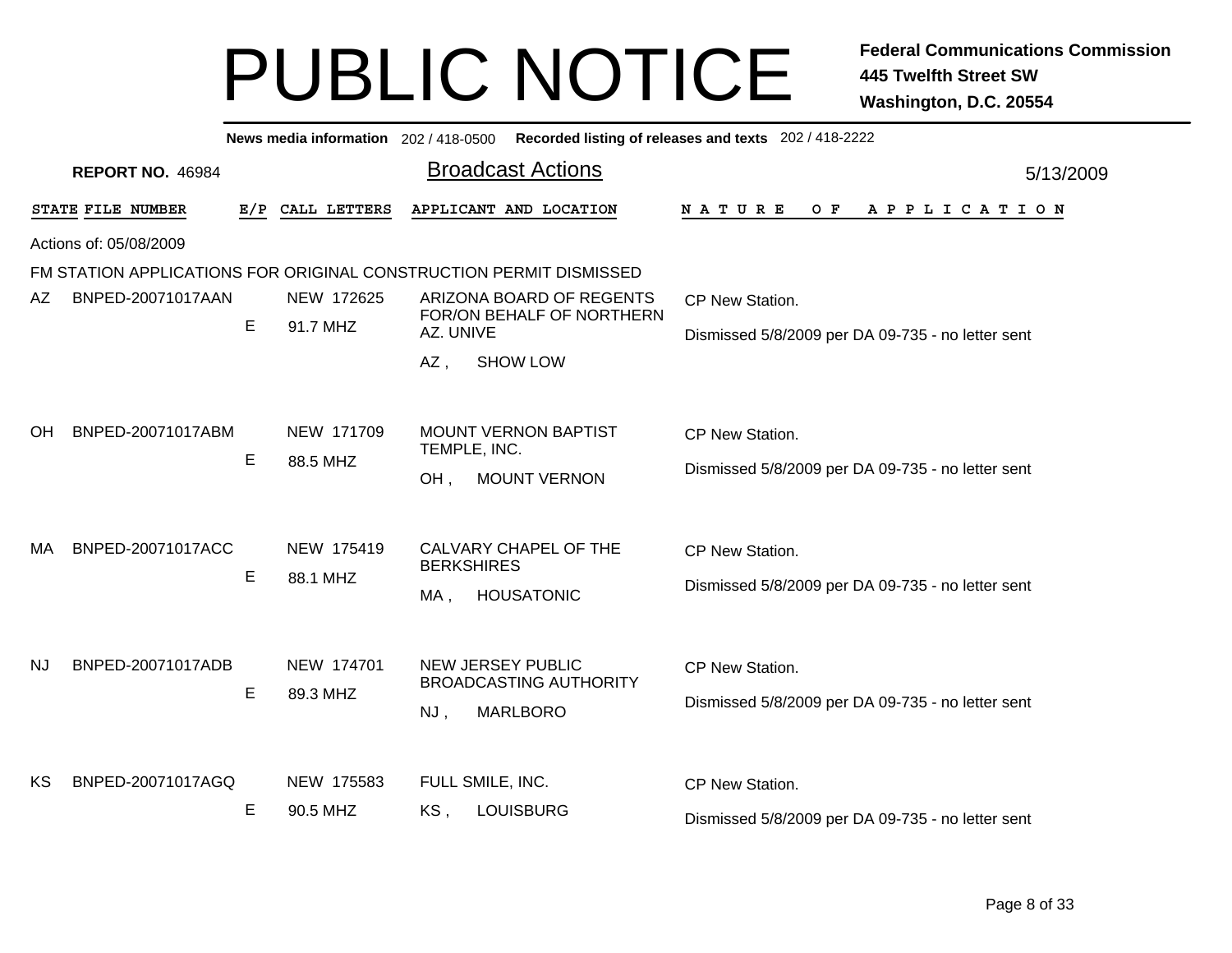|           |                         |     |                        | News media information 202 / 418-0500 Recorded listing of releases and texts 202 / 418-2222 |                                                                                                                                              |
|-----------|-------------------------|-----|------------------------|---------------------------------------------------------------------------------------------|----------------------------------------------------------------------------------------------------------------------------------------------|
|           | <b>REPORT NO. 46984</b> |     |                        | <b>Broadcast Actions</b>                                                                    | 5/13/2009                                                                                                                                    |
|           | STATE FILE NUMBER       | E/P | CALL LETTERS           | APPLICANT AND LOCATION                                                                      | NATURE<br>O F<br>A P P L I C A T I O N                                                                                                       |
|           | Actions of: 05/08/2009  |     |                        |                                                                                             |                                                                                                                                              |
|           |                         |     |                        | FM STATION APPLICATIONS FOR ORIGINAL CONSTRUCTION PERMIT DISMISSED                          |                                                                                                                                              |
| OH        | BNPED-20071017DKY       |     | NEW 122360             | THE CEDARVILLE COLLEGE                                                                      | CP New Stn.                                                                                                                                  |
|           |                         | E.  | 88.3 MHZ               | OH,<br><b>SUNBURY</b>                                                                       | Dismissed 5/8/2009 per DA 09-735 - no letter sent                                                                                            |
| <b>NH</b> | BNPED-20071018AAT       | E   | NEW 173695<br>88.5 MHZ | <b>HIGHLAND COMMUNITY</b><br><b>BROADCASTING</b><br><b>KINGSTON</b><br>$NH$ ,               | CP New Station.<br>Dismissed 5/8/2009 per DA 09-735 - no letter sent                                                                         |
| <b>MO</b> | BNPED-20071018ACQ       | Е   | NEW 173708<br>90.5 MHZ | COMMUNITY BROADCASTING,<br>INC.<br><b>SEDALIA</b><br>$MO$ ,                                 | <b>CP New Station.</b><br>Dismissed 5/8/2009 per DA 09-735 - no letter sent<br>Petition for Reconsideration Filed 04/30/2009 by The Helpline |
| CA        | BNPED-20071018ALU       | E   | NEW 174928<br>89.1 MHZ | <b>HORIZON CHRISTIAN</b><br><b>FELLOWSHIP</b><br>PINE VALLEY<br>CA,                         | CP New Station.<br>Dismissed 5/8/2009 per DA 09-735 - no letter sent                                                                         |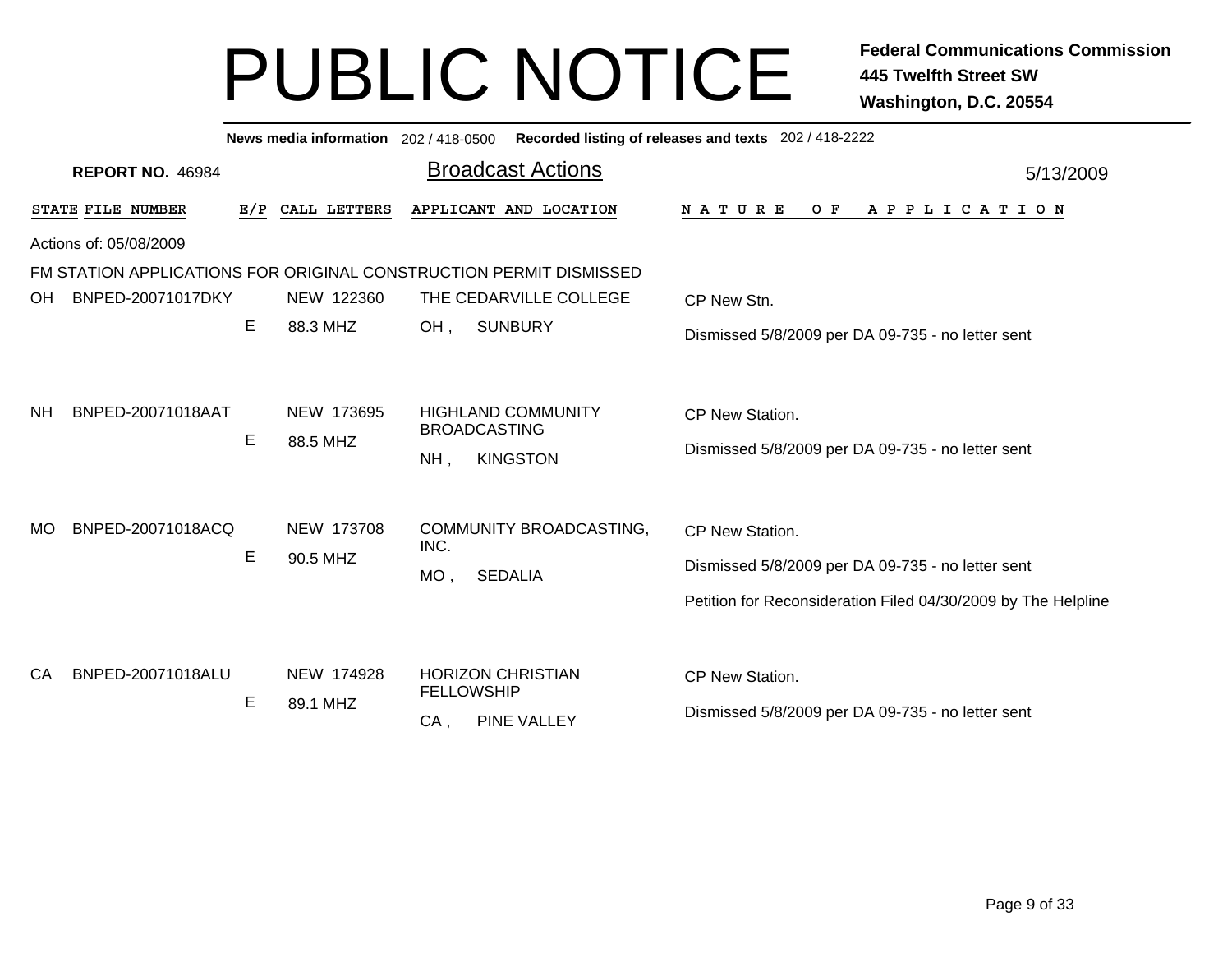|                                                                    |                         |     |                        | News media information 202/418-0500 Recorded listing of releases and texts 202/418-2222                                                                 |           |  |
|--------------------------------------------------------------------|-------------------------|-----|------------------------|---------------------------------------------------------------------------------------------------------------------------------------------------------|-----------|--|
|                                                                    | <b>REPORT NO. 46984</b> |     |                        | <b>Broadcast Actions</b>                                                                                                                                | 5/13/2009 |  |
|                                                                    | STATE FILE NUMBER       | E/P | CALL LETTERS           | APPLICANT AND LOCATION<br><b>NATURE</b><br>O F<br>A P P L I C A T I O N                                                                                 |           |  |
| Actions of: 05/08/2009                                             |                         |     |                        |                                                                                                                                                         |           |  |
| FM STATION APPLICATIONS FOR ORIGINAL CONSTRUCTION PERMIT DISMISSED |                         |     |                        |                                                                                                                                                         |           |  |
| MO.                                                                | BNPED-20071018AMS       | E   | NEW 173555<br>90.5 MHZ | <b>COALITION OF HISPANIC</b><br>CP New Station.<br>WOMEN AGAINST CANCER, INC.<br>Engineering Amendment filed 01/02/2008                                 |           |  |
|                                                                    |                         |     |                        | <b>BELTON</b><br>$MO$ ,<br>Dismissed 5/8/2009 per DA 09-735 - no letter sent                                                                            |           |  |
| HI                                                                 | BNPED-20071018AOG       | Е   | NEW 174588<br>90.5 MHZ | THE MARCONI BROADCASTING<br>CP New Station.<br><b>FOUNDATION</b><br>Dismissed 5/8/2009 per DA 09-735 - no letter sent<br>$HI$ ,<br>KAHUKU               |           |  |
| CA                                                                 | BNPED-20071018AUR       | E   | NEW 174076<br>89.1 MHZ | <b>CENTRO PALEBRA DE FE</b><br>CP New Station.<br><b>CHURCH</b><br>Dismissed 5/8/2009 per DA 09-735 - no letter sent<br><b>MORENA VILLAGE</b><br>$CA$ , |           |  |
| IN                                                                 | BNPED-20071019AAE       | E   | NEW 176411<br>90.1 MHZ | PIKE NEIGHBORHOOD<br>CP New Station.<br><b>BROADCASTING</b><br>Dismissed 5/8/2009 per DA 09-735 - no letter sent<br><b>PETERSBURG</b><br>IN,            |           |  |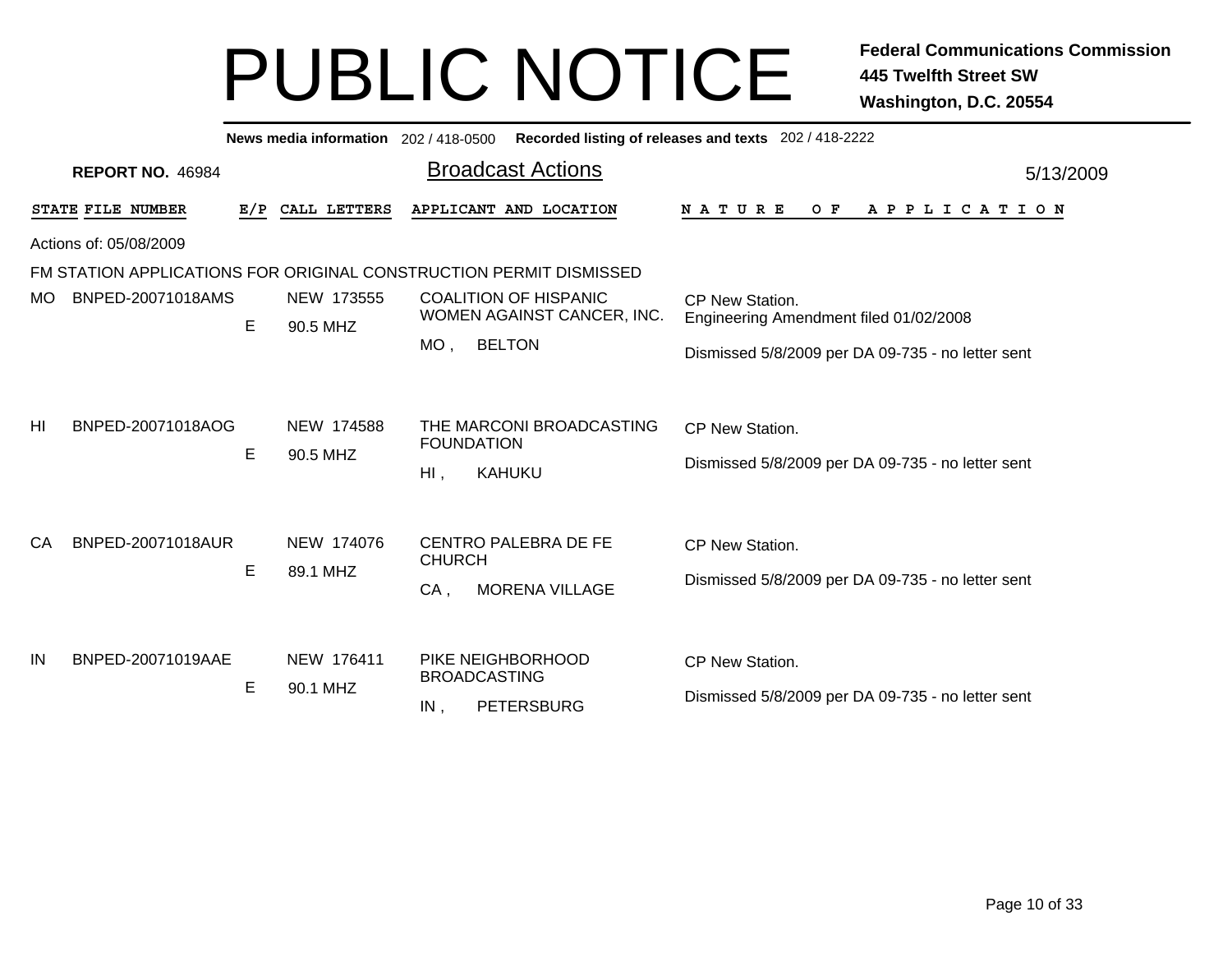|           |                         |     |              |                                             | News media information 202/418-0500 Recorded listing of releases and texts 202/418-2222 |                                                   |           |
|-----------|-------------------------|-----|--------------|---------------------------------------------|-----------------------------------------------------------------------------------------|---------------------------------------------------|-----------|
|           | <b>REPORT NO. 46984</b> |     |              |                                             | <b>Broadcast Actions</b>                                                                |                                                   | 5/13/2009 |
|           | STATE FILE NUMBER       | E/P | CALL LETTERS |                                             | APPLICANT AND LOCATION                                                                  | <b>NATURE</b><br>O F<br>A P P L I C A T I O N     |           |
|           | Actions of: 05/08/2009  |     |              |                                             |                                                                                         |                                                   |           |
|           |                         |     |              |                                             | FM STATION APPLICATIONS FOR ORIGINAL CONSTRUCTION PERMIT DISMISSED                      |                                                   |           |
| HI        | BNPED-20071019AHH       |     | NEW 172977   |                                             | <b>BRIGHAM YOUNG UNIVERSITY -</b>                                                       | CP New Station.                                   |           |
|           |                         | E   | 90.5 MHZ     | <b>HAWAII</b>                               |                                                                                         | Engineering Amendment filed 03/14/2008            |           |
|           |                         |     |              | $HI$ ,                                      | LAIE                                                                                    | Dismissed 5/8/2009 per DA 09-735 - no letter sent |           |
| HI        | BNPED-20071019AIQ       |     | NEW 176374   |                                             | ONE LOVE MINISTRIES                                                                     | CP New Station.                                   |           |
|           |                         | Е   | 90.5 MHZ     | $Hl$ ,                                      | LAIE                                                                                    |                                                   |           |
|           |                         |     |              |                                             |                                                                                         | Dismissed 5/8/2009 per DA 09-735 - no letter sent |           |
| NJ        | BNPED-20071019AMC       |     | NEW 174577   | <b>CORNERSTONE CALVARY</b><br><b>CHAPEL</b> | CP New Station.                                                                         |                                                   |           |
|           |                         | E   | 88.7 MHZ     |                                             | Dismissed 5/8/2009 per DA 09-735 - no letter sent                                       |                                                   |           |
|           |                         |     |              | NJ,                                         | LEISURE KNOLL                                                                           |                                                   |           |
| <b>NJ</b> | BNPED-20071019AMF       |     | NEW 174556   |                                             | <b>CORNERSTONE CALVARY</b>                                                              | CP New Station.                                   |           |
|           |                         | E   | 89.3 MHZ     | <b>CHAPEL</b>                               |                                                                                         | Dismissed 5/8/2009 per DA 09-735 - no letter sent |           |
|           |                         |     |              | NJ,                                         | SOUTH TOMS RIVER                                                                        |                                                   |           |
| MA        | BNPED-20071019AMH       |     | NEW 172557   |                                             | UNIVERSITY OF<br><b>MASSACHUSETTS</b>                                                   | CP New Station.                                   |           |
|           |                         | Е   | 88.1 MHZ     | MA,                                         | <b>GREAT BARRINGTON</b>                                                                 | Informal Objection filed 12/14/2007 (Freedom)     |           |
|           |                         |     |              |                                             |                                                                                         | Dismissed 5/8/2009 per DA 09-735 - no letter sent |           |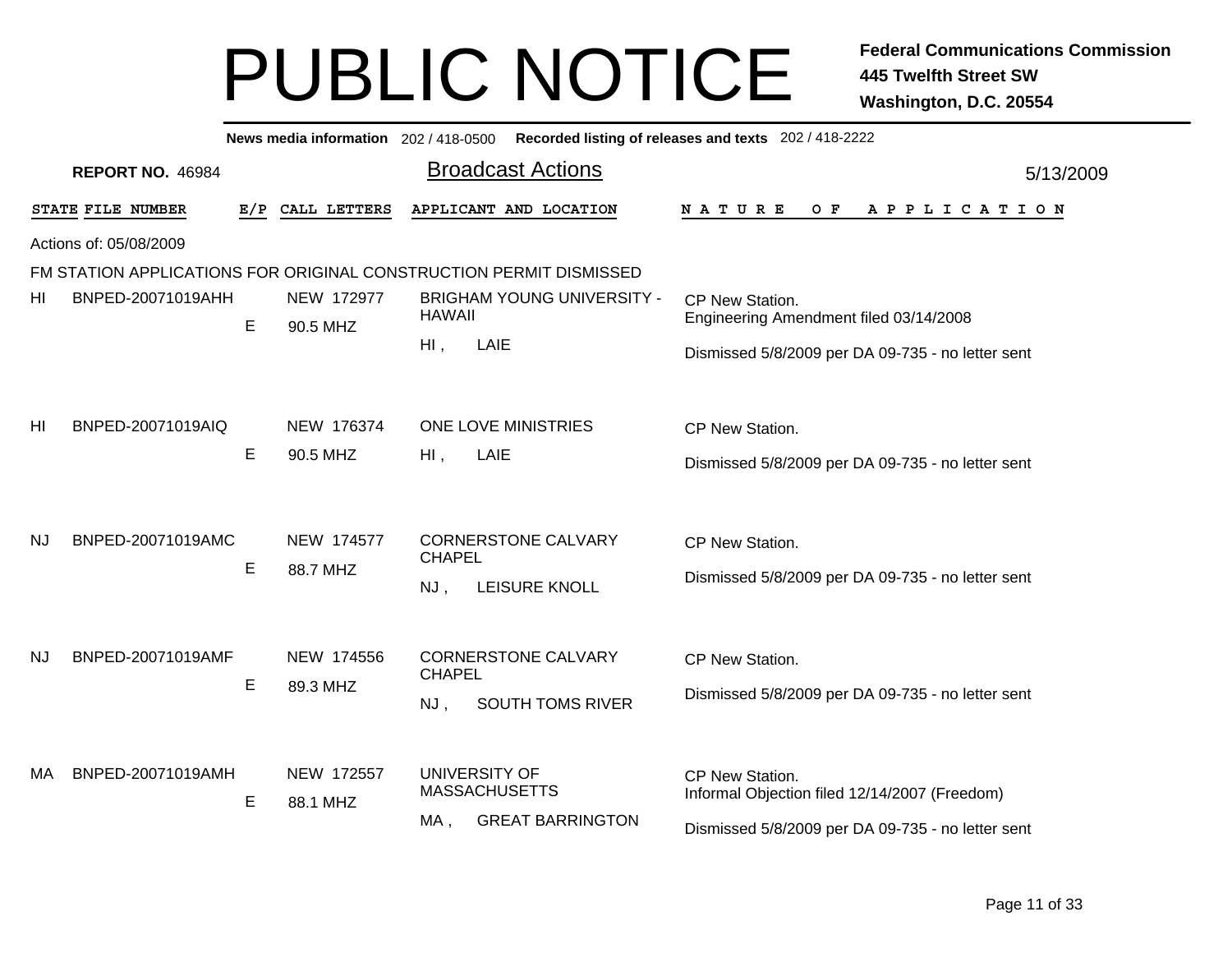|           |                         |     |                        | News media information 202 / 418-0500 Recorded listing of releases and texts 202 / 418-2222 |                                                                      |
|-----------|-------------------------|-----|------------------------|---------------------------------------------------------------------------------------------|----------------------------------------------------------------------|
|           | <b>REPORT NO. 46984</b> |     |                        | <b>Broadcast Actions</b>                                                                    | 5/13/2009                                                            |
|           | STATE FILE NUMBER       | E/P | CALL LETTERS           | APPLICANT AND LOCATION                                                                      | NATURE<br>$O$ $F$<br>APPLICATION                                     |
|           | Actions of: 05/08/2009  |     |                        |                                                                                             |                                                                      |
|           |                         |     |                        | FM STATION APPLICATIONS FOR ORIGINAL CONSTRUCTION PERMIT DISMISSED                          |                                                                      |
| MO.       | BNPED-20071019AMI       |     | NEW 176026             | CALVARY CHAPEL JOHNSON                                                                      | CP New Station.                                                      |
|           |                         | E   | 90.5 MHZ               | COUNTY, INC.<br>MO, LAKE ANNETTE                                                            | Dismissed 5/8/2009 per DA 09-735 - no letter sent                    |
| WA.       | BNPED-20071019AMY       | Е   | NEW 174660<br>91.7 MHZ | FIRE MEDIA CORPORATION<br><b>WENATCHEE</b><br>WA,                                           | CP New Station.<br>Dismissed 5/8/2009 per DA 09-735 - no letter sent |
| NJ        | BNPED-20071019APQ       | Е   | NEW 176189<br>88.7 MHZ | <b>WNYC RADIO</b><br>$NJ$ ,<br><b>CEDAR GLEN WEST</b>                                       | CP New Station.                                                      |
| <b>OH</b> | BNPED-20071019AQC       | E   | NEW 172975<br>88.1 MHZ | <b>BIBLE BROADCASTING</b><br>NETWORK, INC.<br><b>SANDUSKY</b><br>OH,                        | CP New Station.<br>Dismissed 5/8/2009 per DA 09-735 - no letter sent |
| <b>OH</b> | BNPED-20071019AQF       | E   | NEW 172915<br>88.1 MHZ | <b>BIBLE BROADCASTING</b><br>NETWORK, INC.<br><b>CAMBRIDGE</b><br>OH,                       | CP New Station.<br>Dismissed 5/8/2009 per DA 09-735 - no letter sent |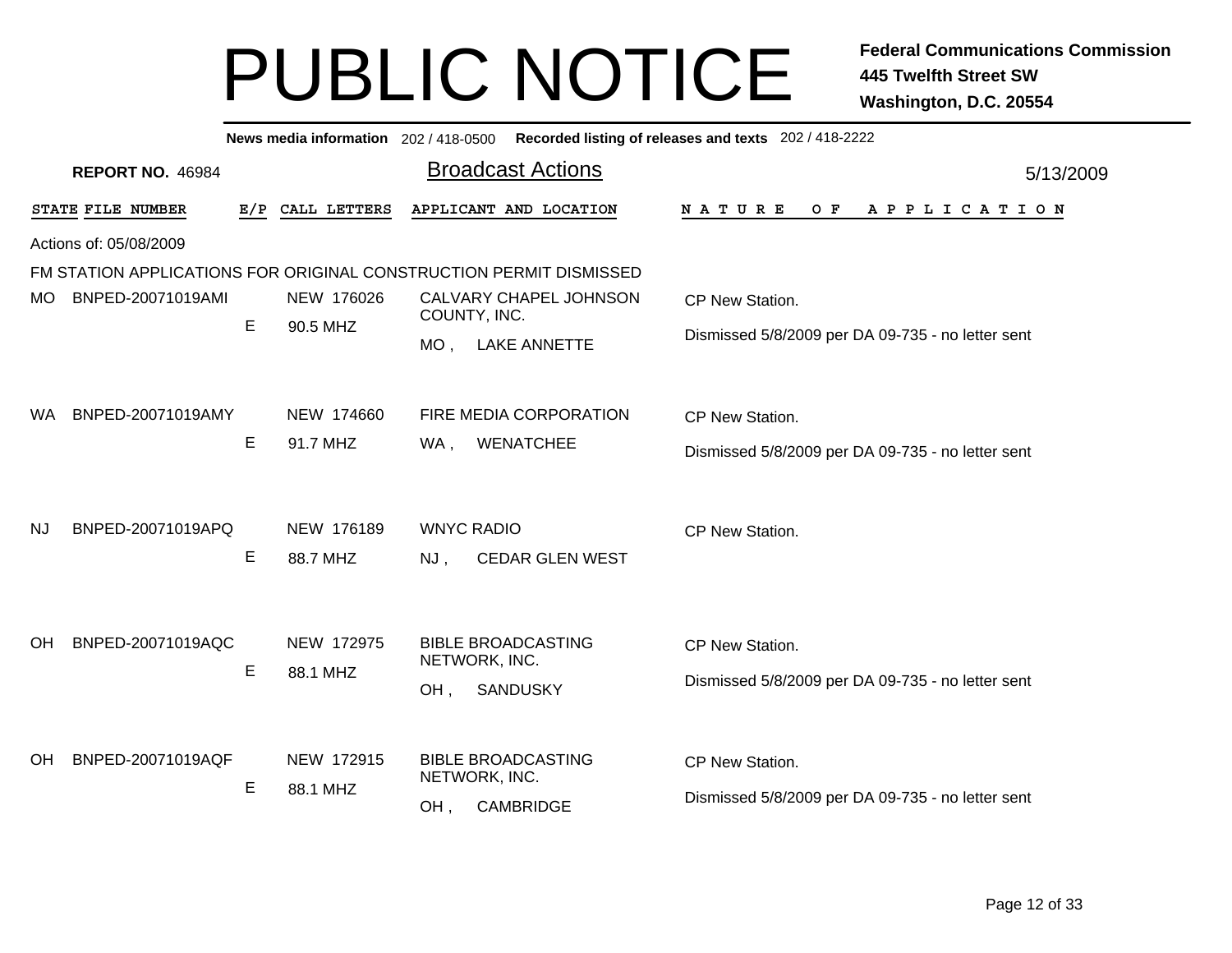|                        | Recorded listing of releases and texts 202 / 418-2222<br>News media information 202 / 418-0500 |     |                        |                                                                                          |                                                                      |  |  |  |  |  |
|------------------------|------------------------------------------------------------------------------------------------|-----|------------------------|------------------------------------------------------------------------------------------|----------------------------------------------------------------------|--|--|--|--|--|
|                        | <b>REPORT NO. 46984</b>                                                                        |     |                        | <b>Broadcast Actions</b>                                                                 | 5/13/2009                                                            |  |  |  |  |  |
|                        | STATE FILE NUMBER                                                                              | E/P | CALL LETTERS           | APPLICANT AND LOCATION                                                                   | <b>NATURE</b><br>O F<br>APPLICATION                                  |  |  |  |  |  |
| Actions of: 05/08/2009 |                                                                                                |     |                        |                                                                                          |                                                                      |  |  |  |  |  |
|                        |                                                                                                |     |                        | FM STATION APPLICATIONS FOR ORIGINAL CONSTRUCTION PERMIT DISMISSED                       |                                                                      |  |  |  |  |  |
| MA.                    | BNPED-20071019ASS                                                                              |     | NEW 174753             | THE EXEC. COMM. OF TRTS<br><b>BOSTON U</b>                                               | CP New Station.                                                      |  |  |  |  |  |
|                        |                                                                                                | E   | 88.5 MHZ               | <b>AMESBURY</b><br>$MA$ ,                                                                | Dismissed 5/8/2009 per DA 09-735 - no letter sent                    |  |  |  |  |  |
| <b>NM</b>              | BNPED-20071019ATA                                                                              | E   | NEW 174267<br>91.9 MHZ | <b>REGENTS OF NEW MEXICO</b><br><b>STATE UNIVERSITY</b><br>TRUTH OR CONSEQUENC<br>$NM$ . | CP New Station.<br>Dismissed 5/8/2009 per DA 09-735 - no letter sent |  |  |  |  |  |
| OН                     | BNPED-20071019AVM                                                                              | Е   | NEW 173069<br>88.3 MHZ | THE NEIGHBORHOOD NETWORK<br>OH,<br><b>SUNBURY</b>                                        | CP New Station.<br>Dismissed 5/8/2009 per DA 09-735 - no letter sent |  |  |  |  |  |
| <b>NC</b>              | BNPED-20071019AXU                                                                              | Е   | NEW 175506<br>89.5 MHZ | IMMANUEL BROADCASTING<br><b>NETWORK</b><br>NC,<br><b>ATKINSON</b>                        | CP New Station.<br>Dismissed 5/8/2009 per DA 09-735 - no letter sent |  |  |  |  |  |
| CA                     | BNPED-20071019BBJ                                                                              | E   | NEW 176492<br>89.1 MHZ | <b>ST. PAUL CULTURAL</b><br><b>BROADCASTING, INC.</b><br><b>PINE VALLEY</b><br>CA,       | CP New Station.<br>Dismissed 5/8/2009 per DA 09-735 - no letter sent |  |  |  |  |  |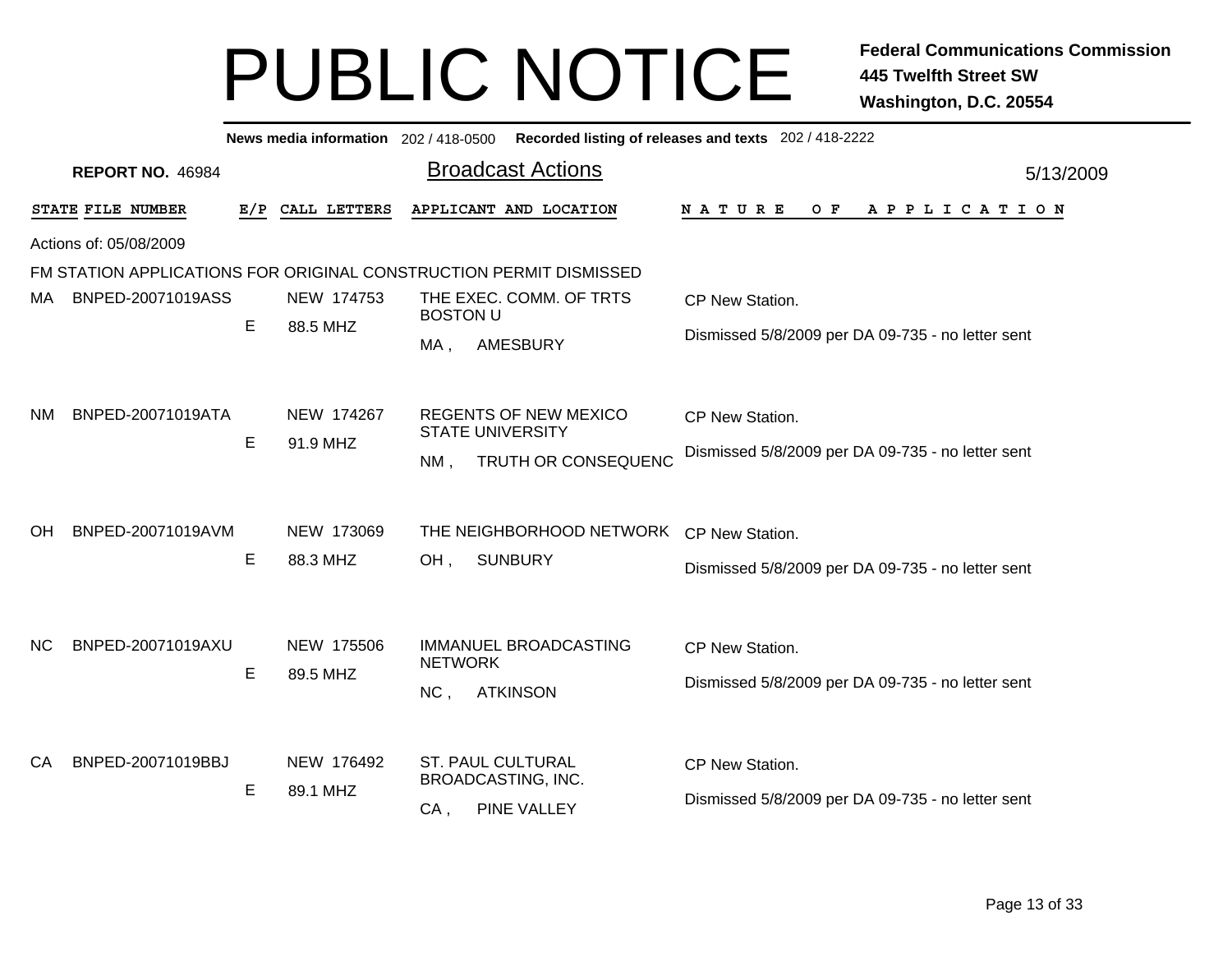|                                | News media information 202/418-0500 Recorded listing of releases and texts 202/418-2222 |              |                                                                    |                                                   |  |  |  |  |  |
|--------------------------------|-----------------------------------------------------------------------------------------|--------------|--------------------------------------------------------------------|---------------------------------------------------|--|--|--|--|--|
| <b>REPORT NO. 46984</b>        |                                                                                         |              | <b>Broadcast Actions</b>                                           | 5/13/2009                                         |  |  |  |  |  |
| STATE FILE NUMBER              | E/P                                                                                     | CALL LETTERS | APPLICANT AND LOCATION                                             | NATURE<br>$O$ $F$<br>A P P L I C A T I O N        |  |  |  |  |  |
| Actions of: 05/08/2009         |                                                                                         |              |                                                                    |                                                   |  |  |  |  |  |
|                                |                                                                                         |              | FM STATION APPLICATIONS FOR ORIGINAL CONSTRUCTION PERMIT DISMISSED |                                                   |  |  |  |  |  |
| BNPED-20071019BCF<br>OH.       |                                                                                         | NEW 175143   | THE HELPLINE                                                       | CP New Station.                                   |  |  |  |  |  |
|                                | Е                                                                                       | 88.5 MHZ     | OH,<br><b>MT VERNON</b>                                            | Dismissed 5/8/2009 per DA 09-735 - no letter sent |  |  |  |  |  |
|                                |                                                                                         |              |                                                                    |                                                   |  |  |  |  |  |
| BNPED-20071019BCG<br>OH.       |                                                                                         | NEW 175139   | THE HELPLINE                                                       | CP New Station.                                   |  |  |  |  |  |
|                                | Е                                                                                       | 88.1 MHZ     | <b>ATHENS</b><br>OH,                                               | Dismissed 5/8/2009 per DA 09-735 - no letter sent |  |  |  |  |  |
|                                |                                                                                         |              |                                                                    |                                                   |  |  |  |  |  |
| BNPED-20071019BCP<br>MO.       |                                                                                         | NEW 175084   | THE HELPLINE                                                       | CP New Station.                                   |  |  |  |  |  |
|                                | Е                                                                                       | 90.5 MHZ     | MO, HARRISONVILLE                                                  |                                                   |  |  |  |  |  |
|                                |                                                                                         |              |                                                                    | Dismissed 5/8/2009 per DA 09-735 - no letter sent |  |  |  |  |  |
|                                |                                                                                         |              |                                                                    |                                                   |  |  |  |  |  |
| BNPED-20071019BCQ<br><b>OH</b> |                                                                                         | NEW 176269   | NORTH TERRACE CHURCH OF<br><b>CHRIST</b>                           | CP New Station.                                   |  |  |  |  |  |
|                                | E                                                                                       | 88.5 MHZ     | ZANESVILLE<br>OH,                                                  | Dismissed 5/8/2009 per DA 09-735 - no letter sent |  |  |  |  |  |
|                                |                                                                                         |              |                                                                    |                                                   |  |  |  |  |  |
| BNPED-20071019BCR<br><b>OH</b> |                                                                                         | NEW 176281   | NORTH TERRACE CHURCH OF                                            | CP New Station.                                   |  |  |  |  |  |
|                                | Е                                                                                       | 88.5 MHZ     | <b>CHRIST</b>                                                      | Dismissed 5/8/2009 per DA 09-735 - no letter sent |  |  |  |  |  |
|                                |                                                                                         |              | <b>LANCASTER</b><br>OH,                                            |                                                   |  |  |  |  |  |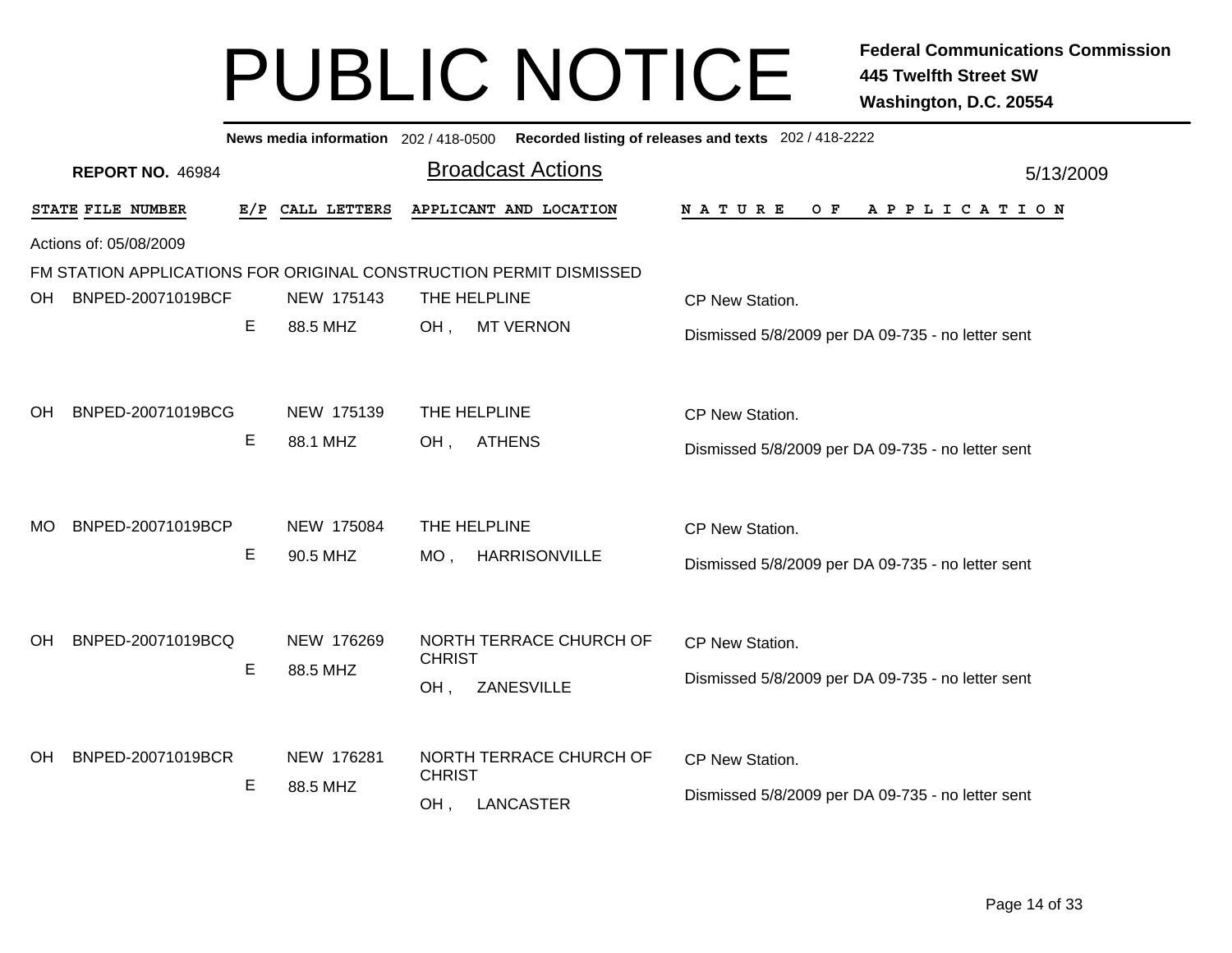|     | News media information 202 / 418-0500 Recorded listing of releases and texts 202 / 418-2222 |                     |                        |                                                                                       |                                                                      |  |  |  |  |  |  |
|-----|---------------------------------------------------------------------------------------------|---------------------|------------------------|---------------------------------------------------------------------------------------|----------------------------------------------------------------------|--|--|--|--|--|--|
|     | <b>REPORT NO. 46984</b>                                                                     |                     |                        | <b>Broadcast Actions</b>                                                              | 5/13/2009                                                            |  |  |  |  |  |  |
|     | STATE FILE NUMBER                                                                           | E/P<br>CALL LETTERS |                        | APPLICANT AND LOCATION                                                                | <b>NATURE</b><br>O F<br>A P P L I C A T I O N                        |  |  |  |  |  |  |
|     | Actions of: 05/08/2009                                                                      |                     |                        |                                                                                       |                                                                      |  |  |  |  |  |  |
|     |                                                                                             |                     |                        | FM STATION APPLICATIONS FOR ORIGINAL CONSTRUCTION PERMIT DISMISSED                    |                                                                      |  |  |  |  |  |  |
| MA. | BNPED-20071019BEB                                                                           |                     | NEW 176704             | <b>CENTRO FAMILIAR DE</b>                                                             | CP New Station.                                                      |  |  |  |  |  |  |
|     |                                                                                             | E                   | 88.7 MHZ               | ADORACION, INC.<br><b>AMESBURY</b><br>$MA$ ,                                          | Dismissed 5/8/2009 per DA 09-735 - no letter sent                    |  |  |  |  |  |  |
| CA  | BNPED-20071022ABP                                                                           | E                   | NEW 176162<br>89.1 MHZ | 3. CENTRO CRISTIANO<br><b>COSECHA FINAL</b><br>PINE VALLEY<br>$CA$ ,                  | CP New Station.<br>Dismissed 5/8/2009 per DA 09-735 - no letter sent |  |  |  |  |  |  |
| MA  | BNPED-20071022AIM                                                                           | E                   | NEW 176035<br>88.5 MHZ | CENTRO DE INTERCESION Y<br>ADORACION INTERNACIONAL,<br>INC.<br>MA,<br><b>ROCKPORT</b> | CP New Station.<br>Dismissed 5/8/2009 per DA 09-735 - no letter sent |  |  |  |  |  |  |
| OH. | BNPED-20071022AIU                                                                           | E                   | NEW 176701<br>88.1 MHZ | ST GABRIEL RADIO, INC<br>ZANESVILLE<br>OH,                                            | CP New Station.<br>Dismissed 5/8/2009 per DA 09-735 - no letter sent |  |  |  |  |  |  |
| NJ  | BNPED-20071022ALW                                                                           | E                   | NEW 176764<br>89.3 MHZ | HISPANIC FAMILY CHRISTIAN<br>NETWORK, INC.<br>POINT PLEASANT<br>NJ,                   | CP New Station.<br>Dismissed 5/8/2009 per DA 09-735 - no letter sent |  |  |  |  |  |  |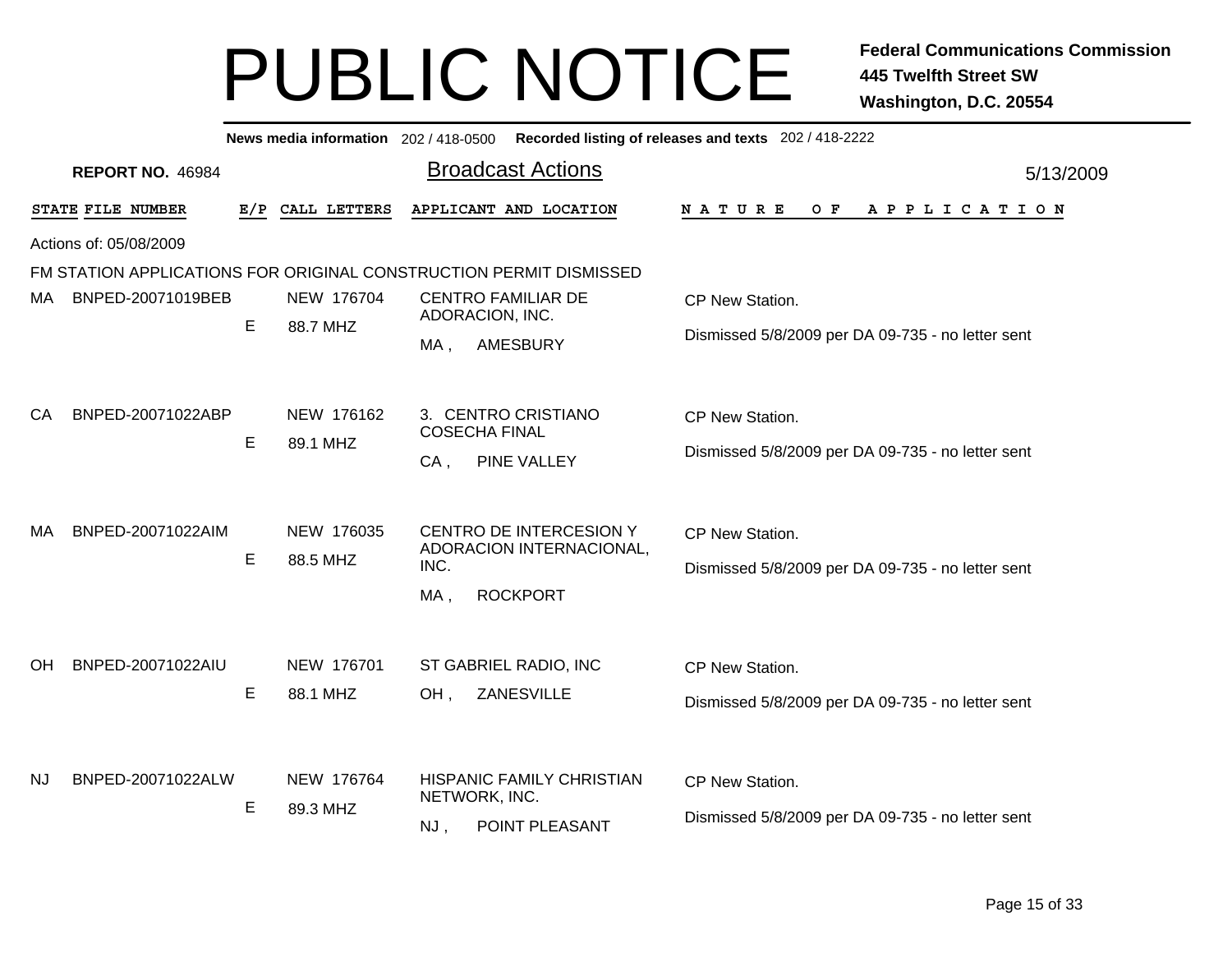|           |                         |     | News media information 202 / 418-0500 |                                                   |                                                                            | Recorded listing of releases and texts 202 / 418-2222                       |  |  |  |
|-----------|-------------------------|-----|---------------------------------------|---------------------------------------------------|----------------------------------------------------------------------------|-----------------------------------------------------------------------------|--|--|--|
|           | <b>REPORT NO. 46984</b> |     |                                       |                                                   | <b>Broadcast Actions</b>                                                   | 5/13/2009                                                                   |  |  |  |
|           | STATE FILE NUMBER       | E/P | CALL LETTERS                          |                                                   | APPLICANT AND LOCATION                                                     | NATURE<br>O F<br>A P P L I C A T I O N                                      |  |  |  |
|           | Actions of: 05/08/2009  |     |                                       |                                                   |                                                                            |                                                                             |  |  |  |
|           |                         |     |                                       |                                                   | FM STATION APPLICATIONS FOR ORIGINAL CONSTRUCTION PERMIT DISMISSED         |                                                                             |  |  |  |
| NJ.       | BNPED-20071022ALX       |     | NEW 176763                            | <b>HISPANIC FAMILY CHRISTIAN</b><br>NETWORK, INC. |                                                                            | <b>CP New Station.</b>                                                      |  |  |  |
|           |                         | E   | 88.7 MHZ                              | NJ,                                               | <b>OSBORNVILLE</b>                                                         | Dismissed 5/8/2009 per DA 09-735 - no letter sent                           |  |  |  |
| MA        | BNPED-20071022AOU       | Е   | NEW 174462<br>88.5 MHZ                |                                                   | <b>BEVERLY CABLE AND</b><br><b>TELECOMMUNICATION</b><br><b>CORPORATION</b> | CP New Station.<br>Dismissed 5/8/2009 per DA 09-735 - no letter sent        |  |  |  |
| IN        | BNPED-20071022APS       | E   | NEW 175728<br>90.7 MHZ                | MA.<br><b>SDA</b><br>IN,                          | <b>ESSEX</b><br>CEDAR RIDGE FELLOWSHIP OF<br><b>SHOALS</b>                 | <b>CP New Station.</b><br>Dismissed 5/8/2009 per DA 09-735 - no letter sent |  |  |  |
| <b>WA</b> | BNPED-20071022ARM       | Е   | NEW 174357<br>91.7 MHZ                | WA,                                               | ST. FRANCIS XAVIER GIFT SHOP<br><b>WENATCHEE</b>                           | CP New Station.<br>Dismissed 5/8/2009 per DA 09-735 - no letter sent        |  |  |  |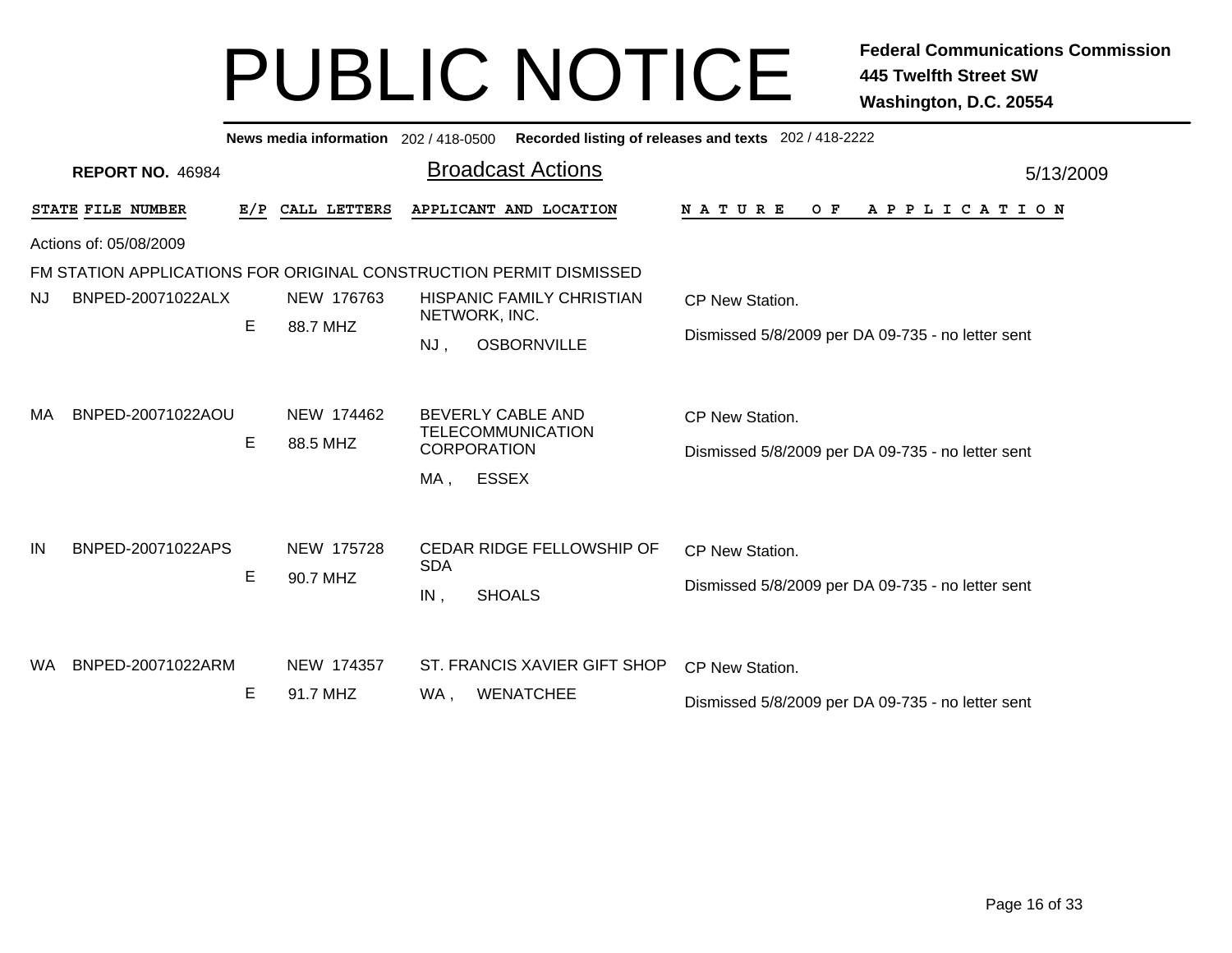|           |                                                                    |     |                        |                                               |  | News media information 202 / 418-0500 Recorded listing of releases and texts 202 / 418-2222 |           |
|-----------|--------------------------------------------------------------------|-----|------------------------|-----------------------------------------------|--|---------------------------------------------------------------------------------------------|-----------|
|           | <b>REPORT NO. 46984</b>                                            |     |                        | <b>Broadcast Actions</b>                      |  |                                                                                             | 5/13/2009 |
|           | STATE FILE NUMBER                                                  | E/P | CALL LETTERS           | APPLICANT AND LOCATION                        |  | $O$ $F$<br>N A T U R E<br>A P P L I C A T I O N                                             |           |
|           | Actions of: 05/08/2009                                             |     |                        |                                               |  |                                                                                             |           |
|           | FM STATION APPLICATIONS FOR ORIGINAL CONSTRUCTION PERMIT DISMISSED |     |                        |                                               |  |                                                                                             |           |
| WA.       | BNPED-20071022AWD                                                  |     | NEW 173406<br>91.7 MHZ | <b>WASHINGTON STATE</b>                       |  | CP New Station.                                                                             |           |
|           |                                                                    | E   |                        | <b>UNIVERSITY</b>                             |  | Engineering Amendment filed 11/20/2007                                                      |           |
|           |                                                                    |     |                        | <b>CHELAN</b><br>WA,                          |  | Dismissed 5/8/2009 per DA 09-735 - no letter sent                                           |           |
|           | BNPED-20071022AXA                                                  |     | NEW 177021             | CALVARY CHAPEL OF                             |  |                                                                                             |           |
| ID        |                                                                    | E   |                        | <b>SANDPOINT</b>                              |  | CP New Station.                                                                             |           |
|           |                                                                    |     | 88.1 MHZ               | $ID$ ,<br><b>SANDPOINT</b>                    |  | Dismissed 5/8/2009 per DA 09-735 - no letter sent                                           |           |
|           |                                                                    |     |                        |                                               |  |                                                                                             |           |
| HI        | BNPED-20071022BAI                                                  | E   | NEW 177302             | NASSUNA BROADCASTING, INC.                    |  | CP New Station.                                                                             |           |
|           |                                                                    |     | 90.5 MHZ               | $Hl$ ,<br><b>HALEIWA</b>                      |  |                                                                                             |           |
|           |                                                                    |     |                        |                                               |  |                                                                                             |           |
|           |                                                                    |     |                        |                                               |  |                                                                                             |           |
| IN        | BNPED-20071022BBH                                                  |     | NEW 176995             | NASSUNA BROADCASTING, INC.                    |  | CP New Station.                                                                             |           |
|           |                                                                    | E   | 90.1 MHZ               | <b>LINTON</b><br>IN,                          |  | Dismissed 5/8/2009 per DA 09-735 - no letter sent                                           |           |
|           |                                                                    |     |                        |                                               |  |                                                                                             |           |
| <b>NM</b> | BNPED-20071022BFG                                                  |     | NEW 174924             | <b>EDUCATIONAL MUSIC</b><br><b>FOUNDATION</b> |  | CP New Station.                                                                             |           |
|           |                                                                    | E   | 91.9 MHZ               | <b>RESERVE</b><br>$NM$ .                      |  | Dismissed 5/8/2009 per DA 09-735 - no letter sent                                           |           |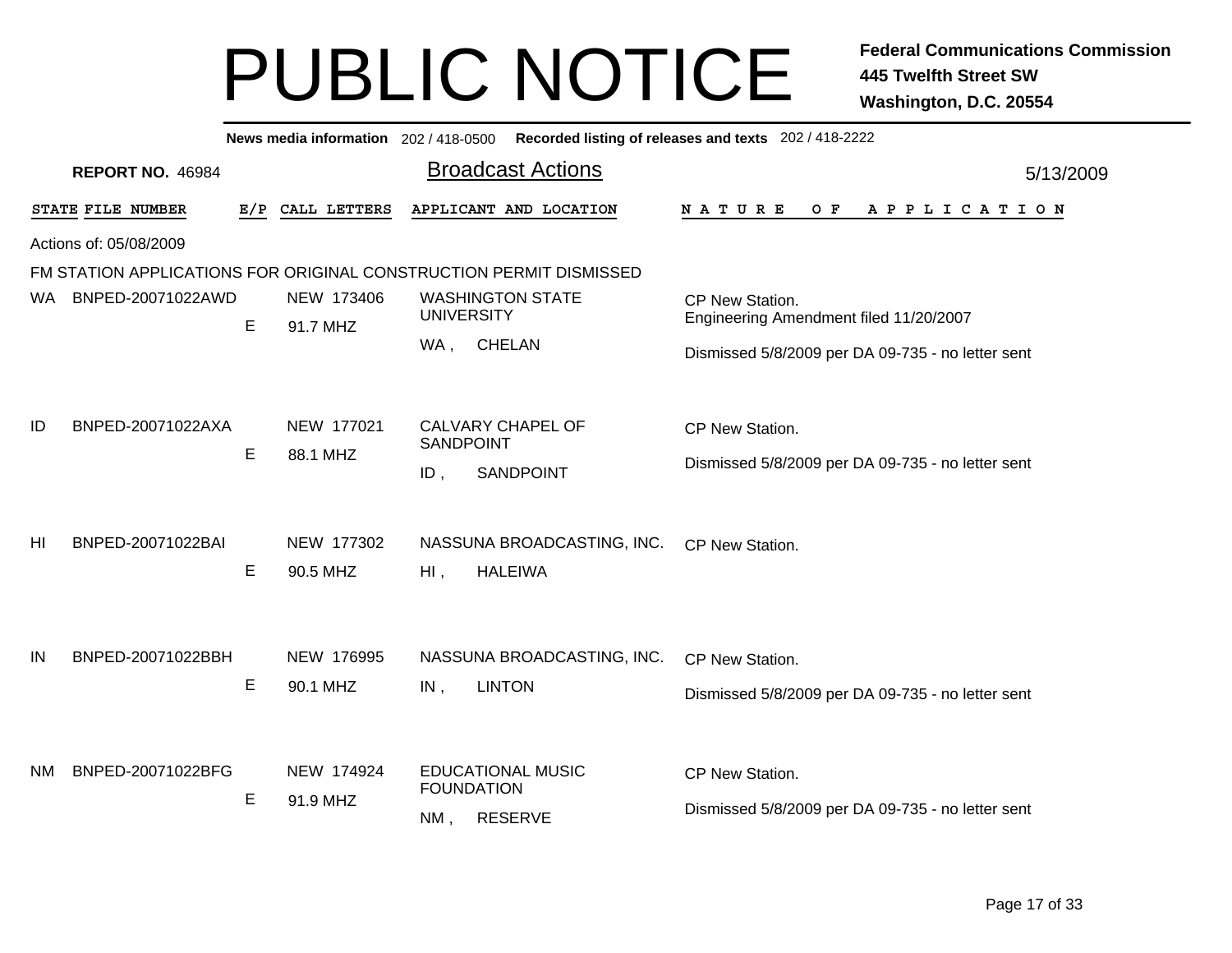|     | Recorded listing of releases and texts 202 / 418-2222<br>News media information 202 / 418-0500 |     |                        |                                                                                        |                                                                      |  |  |  |  |
|-----|------------------------------------------------------------------------------------------------|-----|------------------------|----------------------------------------------------------------------------------------|----------------------------------------------------------------------|--|--|--|--|
|     | <b>REPORT NO. 46984</b>                                                                        |     |                        | <b>Broadcast Actions</b>                                                               | 5/13/2009                                                            |  |  |  |  |
|     | STATE FILE NUMBER                                                                              | E/P | CALL LETTERS           | APPLICANT AND LOCATION                                                                 | NATURE<br>APPLICATION<br>O F                                         |  |  |  |  |
|     | Actions of: 05/08/2009                                                                         |     |                        |                                                                                        |                                                                      |  |  |  |  |
|     |                                                                                                |     |                        | FM STATION APPLICATIONS FOR ORIGINAL CONSTRUCTION PERMIT DISMISSED                     |                                                                      |  |  |  |  |
| IN  | BNPED-20071022BHA                                                                              |     | NEW 176588             | ELECTRONIC APPLICATIONS<br>RADIO SERVICE, INC.                                         | CP New Station.                                                      |  |  |  |  |
|     |                                                                                                | Е   | 90.1 MHZ               | <b>HARTLEYVILLE</b><br>IN,                                                             | Dismissed 5/8/2009 per DA 09-735 - no letter sent                    |  |  |  |  |
| NM. | BNPED-20071022BJI                                                                              | Е   | NEW 174301<br>91.9 MHZ | SPIRIT & TRUTH, INC.<br><b>HATCH</b><br>NM,                                            | CP New Station.<br>Dismissed 5/8/2009 per DA 09-735 - no letter sent |  |  |  |  |
| МA  | BNPED-20071022BLB                                                                              | Е   | NEW 176128<br>88.5 MHZ | WELLSPRING HOUSE, INC.<br>MA,<br><b>ROCKPORT</b>                                       | CP New Station.<br>Dismissed 5/8/2009 per DA 09-735 - no letter sent |  |  |  |  |
| NJ  | BNPED-20071022BLH                                                                              | Е   | NEW 177409<br>88.7 MHZ | <b>GOOD NEWS MINISTRIES OF</b><br><b>NEW JERSEY INC</b><br><b>LAKEHURST</b><br>$NJ$ ,  | CP New Station.<br>Dismissed 5/8/2009 per DA 09-735 - no letter sent |  |  |  |  |
| NJ  | BNPED-20071022BOH                                                                              | Е   | NEW 177415<br>88.7 MHZ | <b>GOOD NEWS MINISTRIES OF</b><br><b>NEW JERSEY INC</b><br><b>BERKLEY SHORES</b><br>NJ | CP New Station.<br>Dismissed 5/8/2009 per DA 09-735 - no letter sent |  |  |  |  |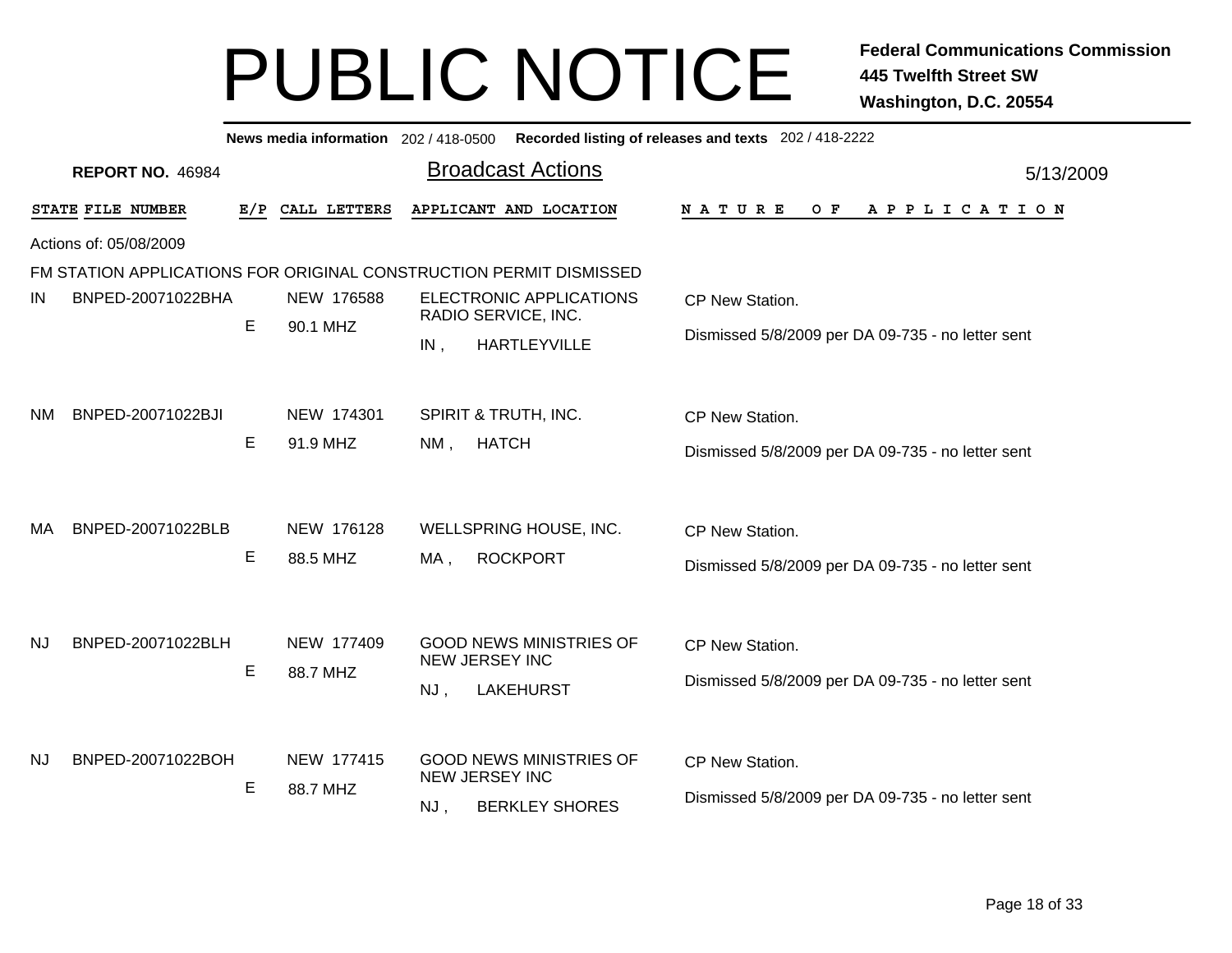|                                                                    | Recorded listing of releases and texts 202 / 418-2222<br>News media information 202/418-0500 |     |                        |                              |                                                                                  |                                                                      |  |  |  |  |
|--------------------------------------------------------------------|----------------------------------------------------------------------------------------------|-----|------------------------|------------------------------|----------------------------------------------------------------------------------|----------------------------------------------------------------------|--|--|--|--|
| <b>Broadcast Actions</b><br><b>REPORT NO. 46984</b><br>5/13/2009   |                                                                                              |     |                        |                              |                                                                                  |                                                                      |  |  |  |  |
|                                                                    | STATE FILE NUMBER                                                                            | E/P | CALL LETTERS           | APPLICANT AND LOCATION       |                                                                                  | O F<br><b>NATURE</b><br>A P P L I C A T I O N                        |  |  |  |  |
|                                                                    | Actions of: 05/08/2009                                                                       |     |                        |                              |                                                                                  |                                                                      |  |  |  |  |
| FM STATION APPLICATIONS FOR ORIGINAL CONSTRUCTION PERMIT DISMISSED |                                                                                              |     |                        |                              |                                                                                  |                                                                      |  |  |  |  |
| МA                                                                 | BNPED-20071022BQG                                                                            |     | NEW 176077             | FOOTHILLS PUBLIC RADIO, INC. |                                                                                  | CP New Station.                                                      |  |  |  |  |
|                                                                    |                                                                                              | E   | 88.1 MHZ               | MA,                          | <b>GREAT BARRINGTON</b>                                                          | Informal Objection filed 12/14/2007 (Freedom)                        |  |  |  |  |
|                                                                    |                                                                                              |     |                        |                              |                                                                                  | Dismissed 5/8/2009 per DA 09-735 - no letter sent                    |  |  |  |  |
| ID                                                                 | BNPED-20071022BTL                                                                            | E   | NEW 177055<br>90.9 MHZ | INC.<br>ID,                  | <b>VINEYARD CHRISTIAN</b><br>FELLOWSHIP OF HONNOLULU<br>COTTONWOOD               | CP New Station.<br>Dismissed 5/8/2009 per DA 09-735 - no letter sent |  |  |  |  |
| мт                                                                 | BNPED-20071022BUY                                                                            | Е   | NEW 176954<br>88.1 MHZ | MT,                          | <b>LIBBY CHRISTIAN CHURCH</b><br><b>LIBBY</b>                                    | CP New Station.<br>Dismissed 5/8/2009 per DA 09-735 - no letter sent |  |  |  |  |
| МA                                                                 | BNPED-20071022BVV                                                                            | E   | NEW 177016<br>88.5 MHZ | MA,                          | <b>TALKING INFORMATION</b><br>CENTER, INCORPORATED<br><b>MIDDLEBOROUGH CENTE</b> | CP New Station.<br>Dismissed 5/8/2009 per DA 09-735 - no letter sent |  |  |  |  |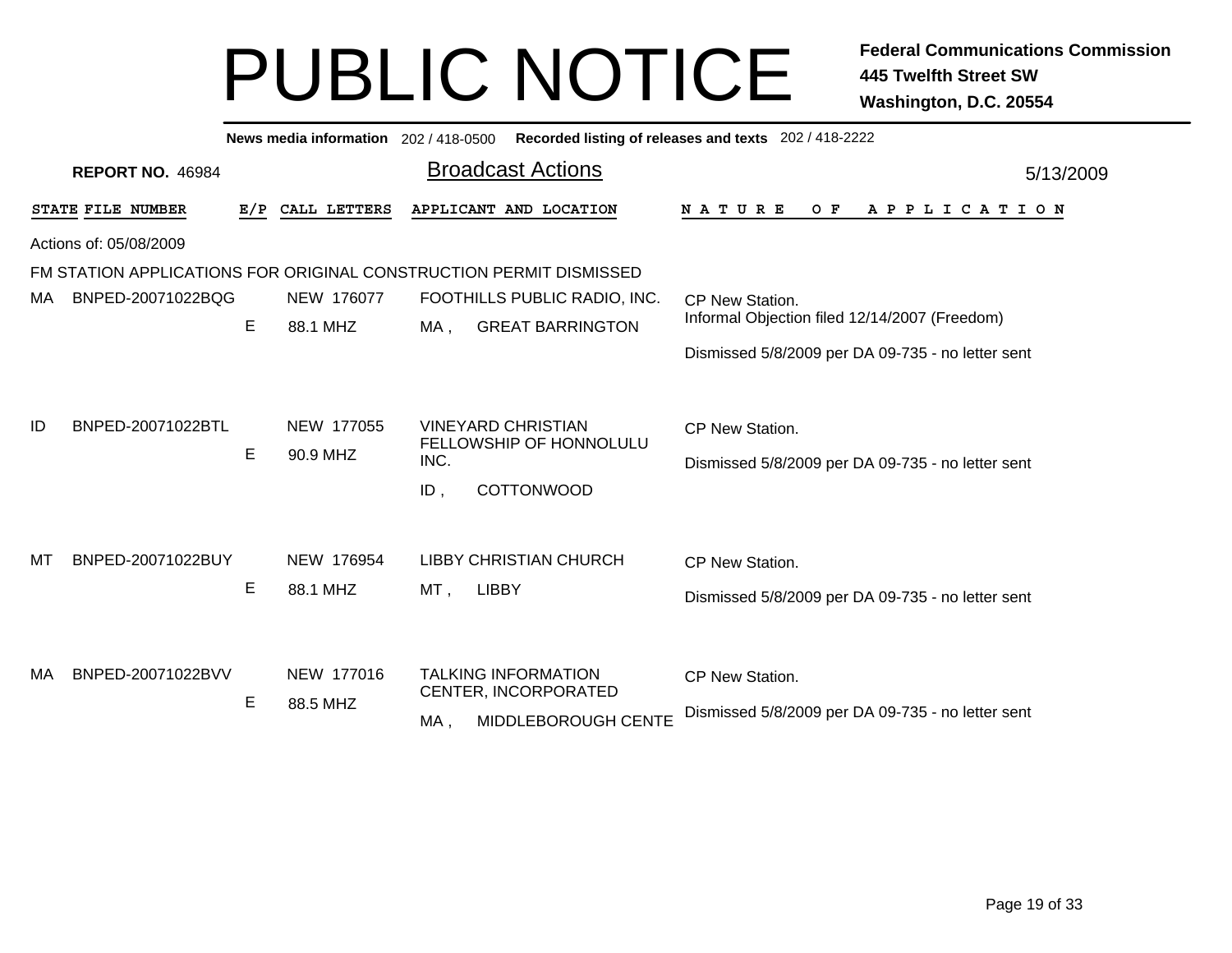|           | Recorded listing of releases and texts 202 / 418-2222<br>News media information 202 / 418-0500 |              |                   |                |                                                                           |                                                                                |           |  |
|-----------|------------------------------------------------------------------------------------------------|--------------|-------------------|----------------|---------------------------------------------------------------------------|--------------------------------------------------------------------------------|-----------|--|
|           | <b>REPORT NO. 46984</b>                                                                        |              |                   |                | <b>Broadcast Actions</b>                                                  |                                                                                | 5/13/2009 |  |
|           | STATE FILE NUMBER                                                                              |              | E/P CALL LETTERS  |                | APPLICANT AND LOCATION                                                    | N A T U R E<br>O F<br>A P P L I C A T I O N                                    |           |  |
|           | Actions of: 05/08/2009                                                                         |              |                   |                |                                                                           |                                                                                |           |  |
|           | FM STATION APPLICATIONS FOR ORIGINAL CONSTRUCTION PERMIT DISMISSED                             |              |                   |                |                                                                           |                                                                                |           |  |
| <b>OR</b> | BNPED-20071022BVZ                                                                              |              | NEW 176046        |                | <b>WALLA WALLA UNIVERSITY</b>                                             | CP New Station.                                                                |           |  |
|           |                                                                                                | E            | 91.1 MHZ          | OR,            | <b>COVE</b>                                                               | Dismissed 5/8/2009 per DA 09-735 - no letter sent                              |           |  |
|           |                                                                                                |              |                   |                |                                                                           |                                                                                |           |  |
|           |                                                                                                |              |                   |                | FM STATION APPLICATIONS FOR MINOR CHANGE TO A LICENSED FACILITY DISMISSED |                                                                                |           |  |
| IN.       | BPH-20060824AAI                                                                                | E            | WUME-FM<br>28600  |                | <b>DIAMOND SHORES</b><br><b>BROADCASTING, LLC</b>                         | Minor change in licensed facilities.<br>Engineering Amendment filed 10/27/2006 |           |  |
|           |                                                                                                |              | 95.3 MHZ          | IN,            | <b>PAOLI</b>                                                              | Motion to Withdraw Filed 02/04/2008 by Star Media Inc                          |           |  |
|           |                                                                                                |              |                   |                |                                                                           | Dismissed by letter 5/8/2009                                                   |           |  |
|           |                                                                                                |              |                   |                |                                                                           |                                                                                |           |  |
|           | AM STATION APPLICATIONS FOR LICENSE TO COVER GRANTED                                           |              |                   |                |                                                                           |                                                                                |           |  |
| PA.       | BL-20080623ADX                                                                                 |              | <b>WHLM 12465</b> | <b>COMPANY</b> | COLUMBIA BROADCASTING                                                     | <b>Direct Measurement</b>                                                      |           |  |
|           |                                                                                                | $\mathsf{P}$ | 930 KHZ           | $PA$ ,         | <b>BLOOMSBURG</b>                                                         |                                                                                |           |  |
|           |                                                                                                |              |                   |                |                                                                           |                                                                                |           |  |
|           | AM STATION APPLICATIONS FOR DIRECT MEASUREMENT GRANTED                                         |              |                   |                |                                                                           |                                                                                |           |  |
| HI        | BZ-20080328AJG                                                                                 |              | KHBC 33324        |                | PARROTT BROADCASTING<br><b>LIMITED PARTNERSHIP</b>                        | <b>Direct Measurement</b>                                                      |           |  |
|           |                                                                                                | $\mathsf{P}$ | 1060 KHZ          | $Hl$ ,         | <b>HILO</b>                                                               |                                                                                |           |  |
|           |                                                                                                |              |                   |                |                                                                           |                                                                                |           |  |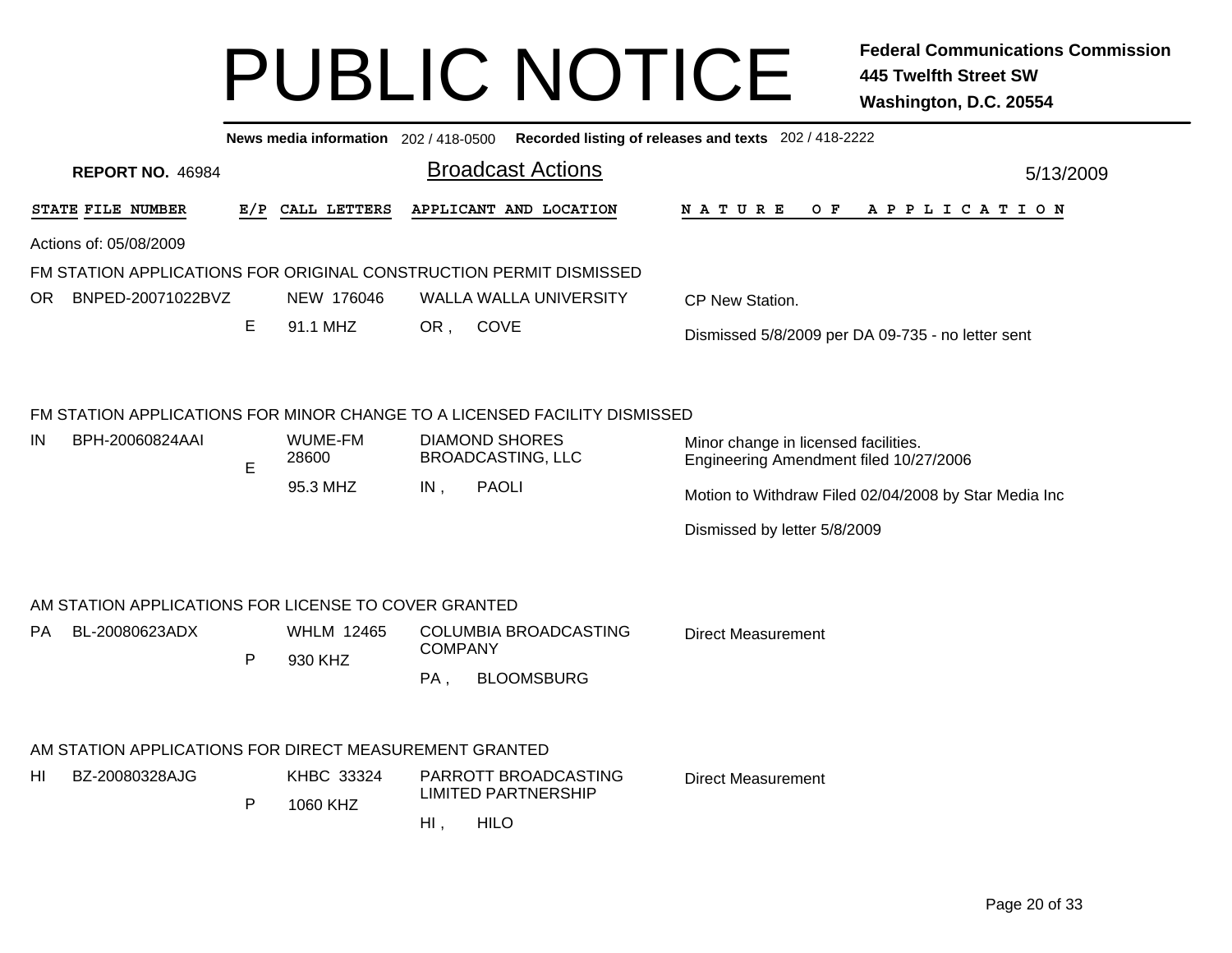|           | News media information 202 / 418-0500 Recorded listing of releases and texts 202 / 418-2222 |   |                                 |                                                                                 |                              |  |  |  |  |  |
|-----------|---------------------------------------------------------------------------------------------|---|---------------------------------|---------------------------------------------------------------------------------|------------------------------|--|--|--|--|--|
|           | <b>REPORT NO. 46984</b>                                                                     |   |                                 | <b>Broadcast Actions</b>                                                        | 5/13/2009                    |  |  |  |  |  |
|           | STATE FILE NUMBER                                                                           |   | E/P CALL LETTERS                | APPLICANT AND LOCATION                                                          | NATURE<br>APPLICATION<br>O F |  |  |  |  |  |
|           | Actions of: 05/08/2009                                                                      |   |                                 |                                                                                 |                              |  |  |  |  |  |
|           |                                                                                             |   |                                 | FM BOOSTER APPLICATIONS FOR MINOR MODIFICATION TO A CONSTRUCTION PERMIT GRANTED |                              |  |  |  |  |  |
| WY.       | BMPFTB-20090505ABX                                                                          | E | KLQQ-FM1<br>171259<br>104.9 MHZ | LOVCOM, INC.<br><b>BUFFALO</b><br>WY,                                           | Mod of CP                    |  |  |  |  |  |
| WY        | BMPFTB-20090505ABY                                                                          | E | KYTI-FM1<br>137785<br>93.7 MHZ  | LOVCOM, INC.<br><b>BUFFALO</b><br>WY,                                           | Mod of CP                    |  |  |  |  |  |
| <b>WY</b> | BMPFTB-20090505ACA                                                                          | E | KZWY-FM1<br>137786<br>94.9 MHZ  | LOVCOM, INC.<br><b>BUFFALO</b><br>WY,                                           | Mod of CP                    |  |  |  |  |  |
| MT        | LOW POWER FM APPLICATIONS FOR LICENSE TO COVER GRANTED<br>BLL-20090504AAR                   |   | <b>KFHW-LP</b>                  | BEST OF BILLINGS SCHOOLS                                                        | License to cover.            |  |  |  |  |  |

| --20090504AAR | KFHW-LP<br>134746 |    | BEST OF BILLINGS SCHOOLS<br>ASSOCIATION | License to c |
|---------------|-------------------|----|-----------------------------------------|--------------|
|               | 101.1 MHZ         | MТ | <b>BILLINGS</b>                         |              |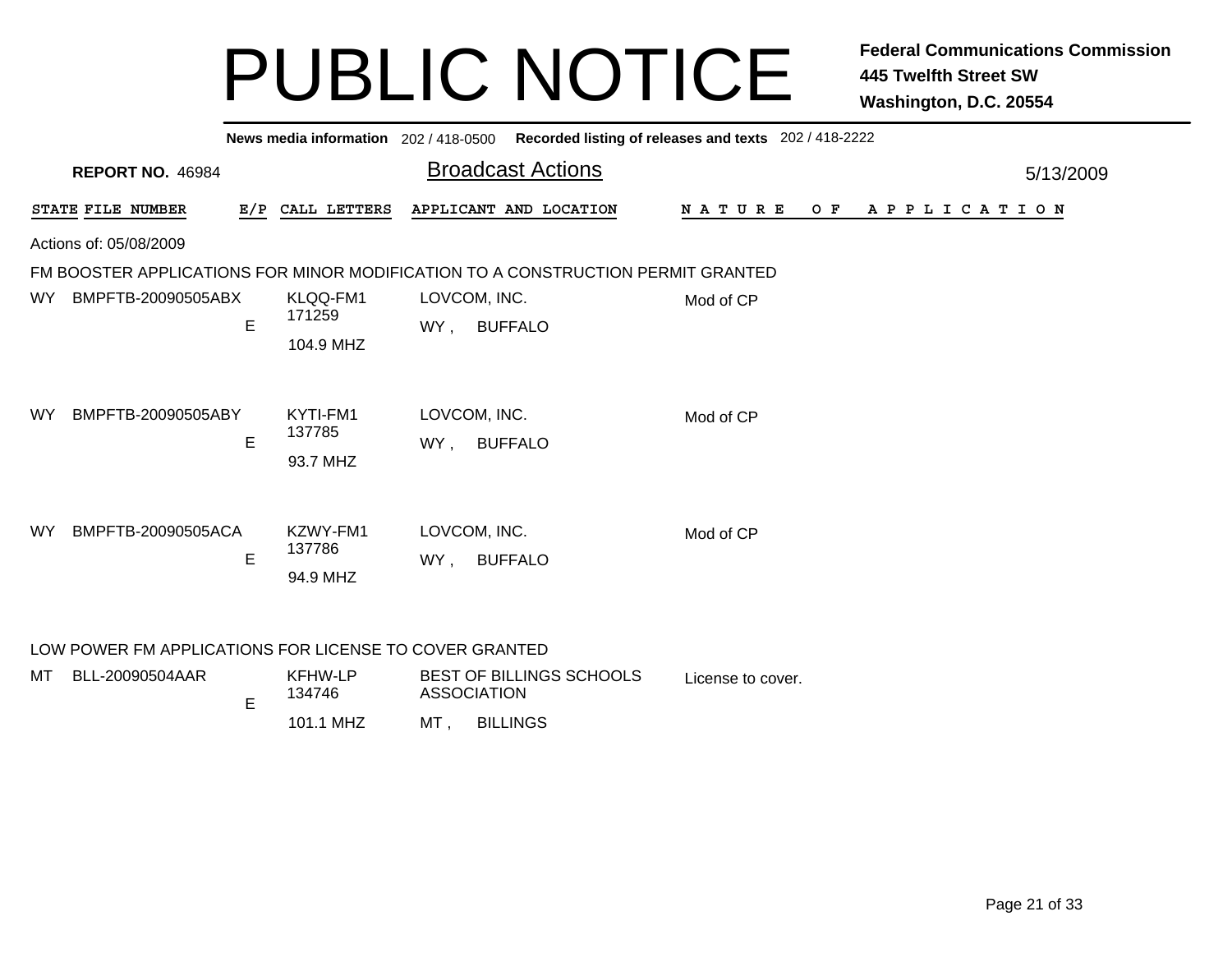|                        |                                                      |   |                                      | News media information 202/418-0500 Recorded listing of releases and texts 202/418-2222                  |                |  |  |
|------------------------|------------------------------------------------------|---|--------------------------------------|----------------------------------------------------------------------------------------------------------|----------------|--|--|
|                        | <b>REPORT NO. 46984</b>                              |   |                                      | <b>Broadcast Actions</b>                                                                                 | 5/13/2009      |  |  |
|                        | STATE FILE NUMBER                                    |   | E/P CALL LETTERS                     | APPLICANT AND LOCATION<br>N A T U R E                                                                    | OF APPLICATION |  |  |
| Actions of: 05/08/2009 |                                                      |   |                                      |                                                                                                          |                |  |  |
|                        |                                                      |   |                                      | LOW POWER FM APPLICATIONS FOR MINOR CHANGE TO A LICENSED FACILITY GRANTED                                |                |  |  |
| WY.                    | BPL-20090505AAY                                      | E | <b>KCOV-LP</b><br>125905<br>95.7 MHZ | FIRST PRESBYTERIAN CHURCH<br>Low Power FM minor change in licensed facilities.<br><b>GILLETTE</b><br>WY, |                |  |  |
|                        | FM STATION APPLICATIONS FOR LICENSE TO COVER GRANTED |   |                                      |                                                                                                          |                |  |  |
| <b>TX</b>              | BLED-20090406ALS                                     | E | KTDA 94225<br>91.7 MHZ               | <b>AMERICAN FAMILY</b><br>License to cover.<br><b>ASSOCIATION</b>                                        |                |  |  |
|                        |                                                      |   |                                      | <b>DALHART</b><br>$TX$ ,                                                                                 |                |  |  |
| <b>NM</b>              | BLED-20090408AMZ                                     | E | KVLP 91794<br>91.7 MHZ               | <b>EDUCATIONAL MEDIA</b><br>License to cover.<br><b>FOUNDATION</b>                                       |                |  |  |
|                        |                                                      |   |                                      | <b>TUCUMCARI</b><br>$NM$ ,                                                                               |                |  |  |
| IA                     | BLED-20090414AAE                                     |   | <b>KTFC 17199</b>                    | COMMUNITY BROADCASTING,<br>License to cover.<br>INC.                                                     |                |  |  |
|                        |                                                      | E | 103.3 MHZ                            | <b>SIOUX CITY</b><br>IA,                                                                                 |                |  |  |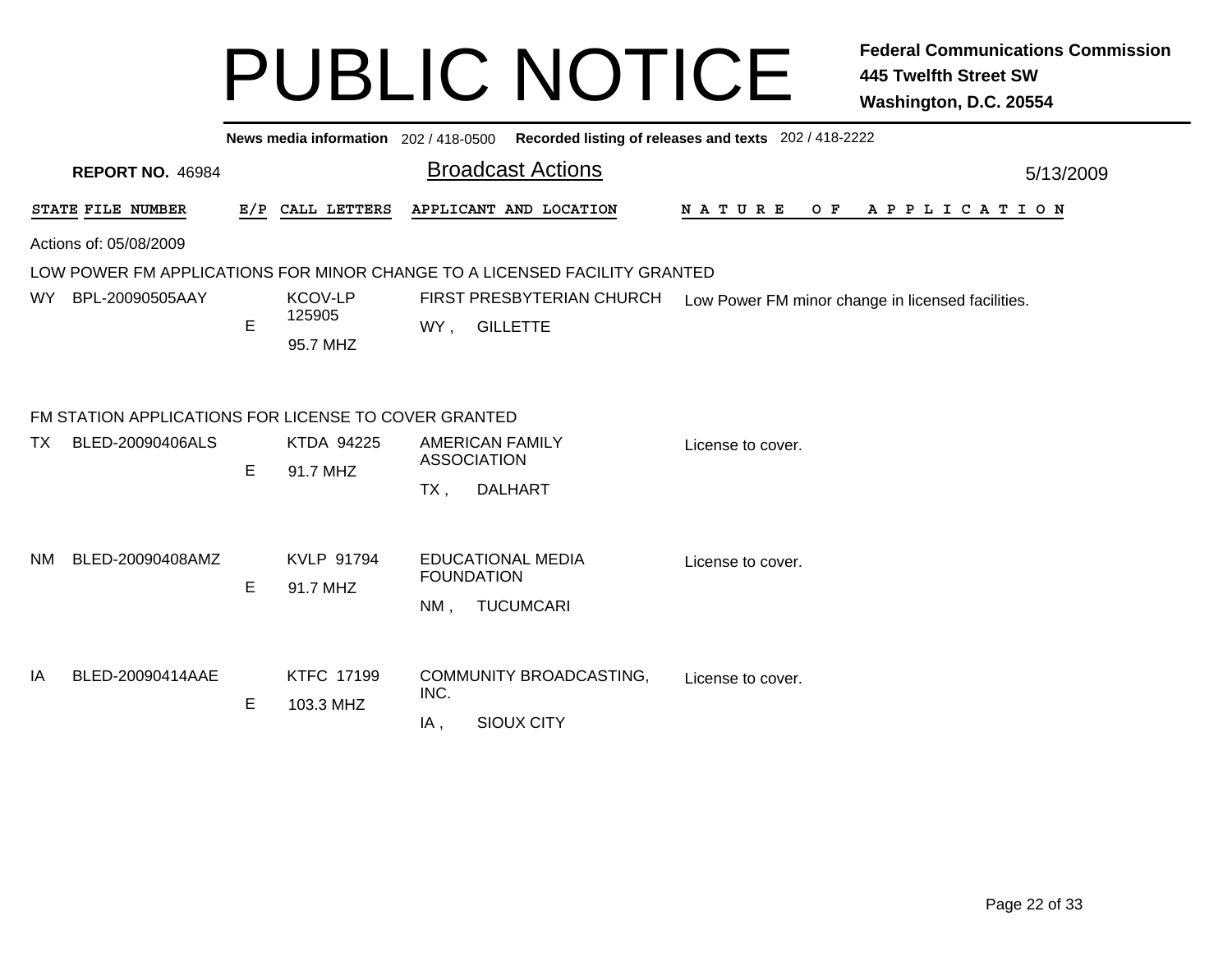|     |                                                             |     | News media information 202 / 418-0500 |                                            |                                                     | Recorded listing of releases and texts 202 / 418-2222 |           |  |  |
|-----|-------------------------------------------------------------|-----|---------------------------------------|--------------------------------------------|-----------------------------------------------------|-------------------------------------------------------|-----------|--|--|
|     | <b>REPORT NO. 46984</b>                                     |     |                                       |                                            | <b>Broadcast Actions</b>                            |                                                       | 5/13/2009 |  |  |
|     | STATE FILE NUMBER                                           | E/P | CALL LETTERS                          |                                            | APPLICANT AND LOCATION                              | N A T U R E<br>O F<br>A P P L I C A T I O N           |           |  |  |
|     | Actions of: 05/08/2009                                      |     |                                       |                                            |                                                     |                                                       |           |  |  |
|     | FM STATION APPLICATIONS FOR LICENSE TO COVER GRANTED        |     |                                       |                                            |                                                     |                                                       |           |  |  |
| AL. | BLH-20090414ABR                                             | E   | WMRK-FM<br>59383                      |                                            | ALEXANDER BROADCASTING<br>COMPANY, LLC              | License to cover.                                     |           |  |  |
|     |                                                             |     | 107.9 MHZ                             | AL,                                        | <b>SHORTER</b>                                      |                                                       |           |  |  |
|     | FM STATION APPLICATIONS FOR MODIFICATION OF LICENSE GRANTED |     |                                       |                                            |                                                     |                                                       |           |  |  |
| LA  | BMLH-20090406AGA                                            | E   | WRNO-FM<br>54890                      |                                            | <b>CLEAR CHANNEL</b><br>BROADCASTING LICENSES, INC. | License to modify.                                    |           |  |  |
|     |                                                             |     | 99.5 MHZ                              | LA,                                        | <b>NEW ORLEANS</b>                                  |                                                       |           |  |  |
| AZ  | BMLED-20090414ADJ                                           | E   | <b>KVJC 91804</b><br>91.9 MHZ         | FALLS, INC.                                | CALVARY CHAPEL OF TWIN                              | License to modify.                                    |           |  |  |
|     |                                                             |     |                                       | AZ,                                        | <b>GLOBE</b>                                        |                                                       |           |  |  |
| AZ. | BMLED-20090507ADK                                           | E   | <b>KLKA 82692</b><br>88.5 MHZ         | AMERICAN EDUCATIONAL<br>BROADCASTING, INC. |                                                     | License to modify.                                    |           |  |  |
|     |                                                             |     |                                       | AZ,                                        | <b>GLOBE</b>                                        |                                                       |           |  |  |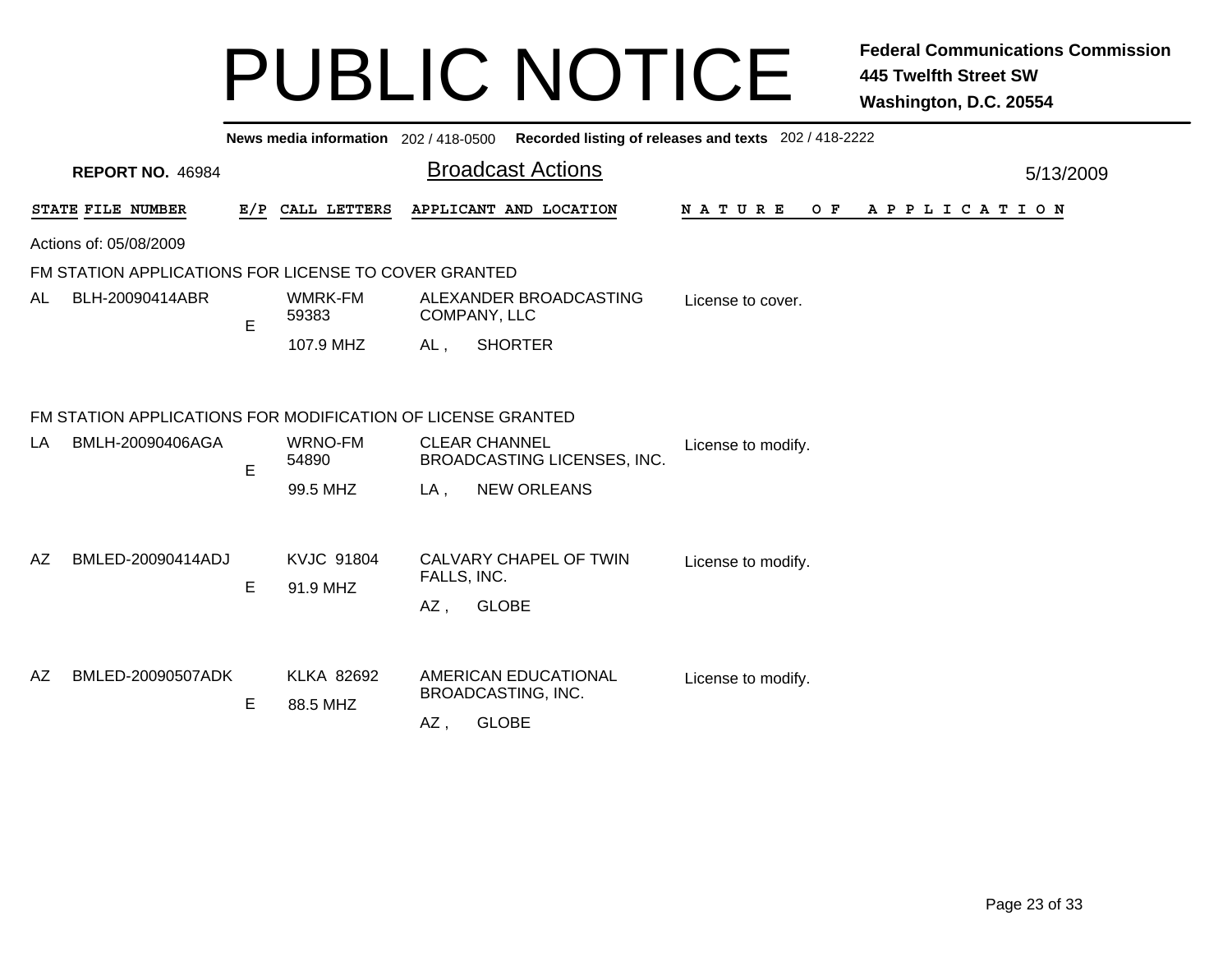|           |                         |     | News media information 202/418-0500 |      |                                                                                 | Recorded listing of releases and texts 202 / 418-2222                                                           |  |
|-----------|-------------------------|-----|-------------------------------------|------|---------------------------------------------------------------------------------|-----------------------------------------------------------------------------------------------------------------|--|
|           | <b>REPORT NO. 46984</b> |     |                                     |      | <b>Broadcast Actions</b>                                                        | 5/13/2009                                                                                                       |  |
|           | STATE FILE NUMBER       | E/P | CALL LETTERS                        |      | APPLICANT AND LOCATION                                                          | <b>NATURE</b><br>O F<br>A P P L I C A T I O N                                                                   |  |
|           | Actions of: 05/08/2009  |     |                                     |      |                                                                                 |                                                                                                                 |  |
|           |                         |     |                                     |      | FM STATION APPLICATIONS FOR MINOR MODIFICATION TO A CONSTRUCTION PERMIT GRANTED |                                                                                                                 |  |
| <b>NV</b> | BMPH-20071108ACY        |     | NEW 166018                          |      | SHAMROCK COMMUNICATIONS,                                                        | Mod of CP to chg                                                                                                |  |
|           |                         | E   | 107.3 MHZ                           | INC. |                                                                                 | Engineering Amendment filed 08/12/2008                                                                          |  |
|           |                         |     |                                     | NV,  | <b>FERNLEY</b>                                                                  |                                                                                                                 |  |
| FL        | BMPED-20080929ACZ       |     | WAZQ 175980                         | INC. | EDUCATIONAL PUBLIC RADIO,                                                       | Mod of CP to chg                                                                                                |  |
|           |                         | Е   | 89.3 MHZ                            | FL.  | <b>ISLAMORADA</b>                                                               | Application dismissed by letter dated 11/19/2008                                                                |  |
|           |                         |     |                                     |      |                                                                                 | Petition for Reconsideration filed 12/17/08 by Educational Public Radio,<br>Inc.                                |  |
|           |                         |     |                                     |      |                                                                                 | Engineering Amendment filed 12/18/2008                                                                          |  |
|           |                         |     |                                     |      |                                                                                 | Petition for Reconsideration granted and<br>application reinstated nunc pro tunc 05/05/2009.<br>No letter sent. |  |
| <b>FL</b> | BMPED-20081216BLF       |     | <b>WKZG 90786</b>                   |      | <b>WESTMINSTER ACADEMY</b>                                                      | Mod of CP to chg                                                                                                |  |
|           |                         | Е   | 88.3 MHZ                            | FL,  | <b>KEY WEST</b>                                                                 |                                                                                                                 |  |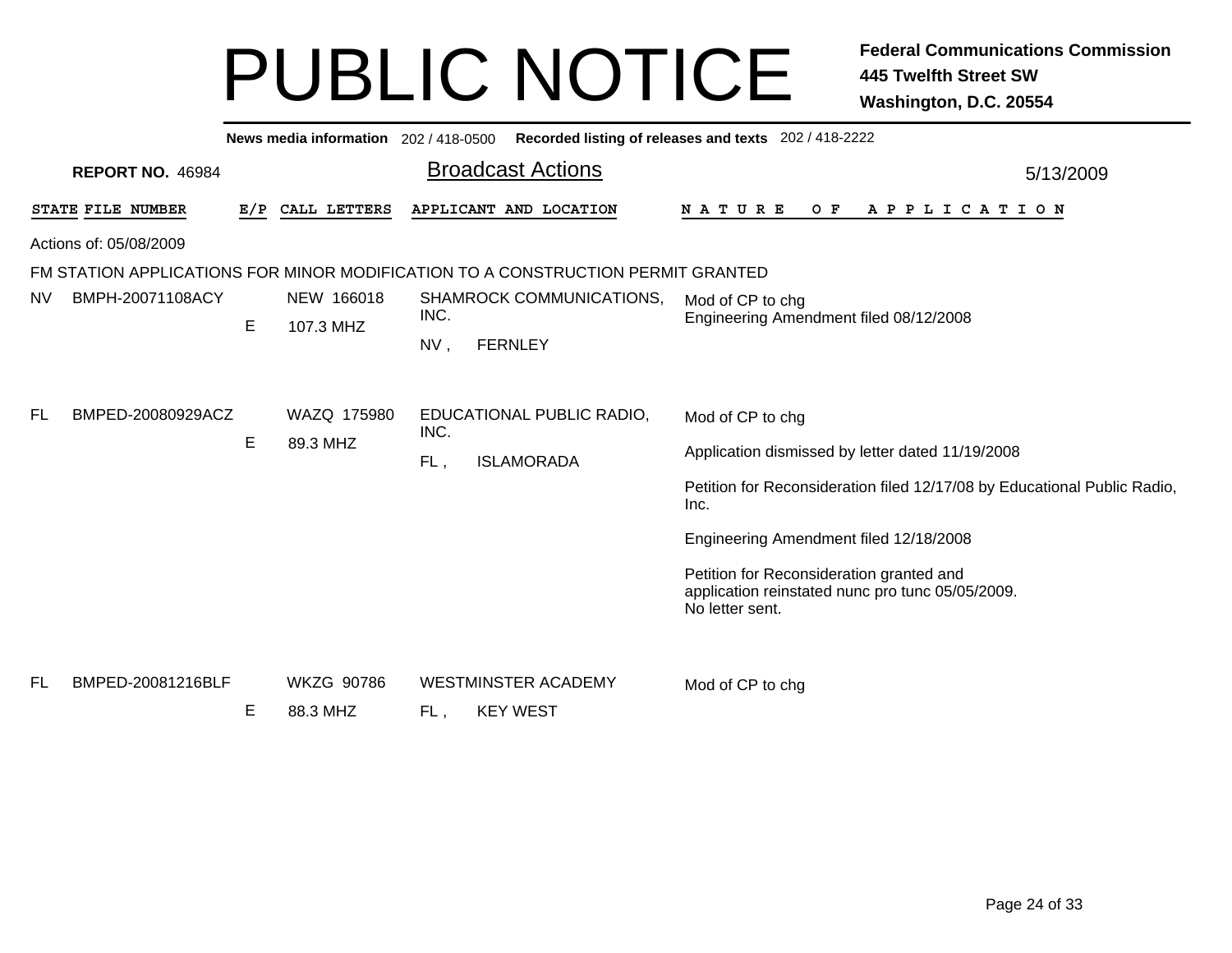|                                                                  |     |                    |      | News media information 202 / 418-0500 Recorded listing of releases and texts 202 / 418-2222 |                                                                                      |           |
|------------------------------------------------------------------|-----|--------------------|------|---------------------------------------------------------------------------------------------|--------------------------------------------------------------------------------------|-----------|
| <b>REPORT NO. 46984</b>                                          |     |                    |      | <b>Broadcast Actions</b>                                                                    |                                                                                      | 5/13/2009 |
| STATE FILE NUMBER                                                | E/P | CALL LETTERS       |      | APPLICANT AND LOCATION                                                                      | <b>NATURE</b><br>O F<br>A P P L I C A T I O N                                        |           |
| Actions of: 05/08/2009                                           |     |                    |      |                                                                                             |                                                                                      |           |
|                                                                  |     |                    |      | FM STATION APPLICATIONS FOR MINOR MODIFICATION TO A CONSTRUCTION PERMIT GRANTED             |                                                                                      |           |
| FL.<br>BMPED-20081216BLG                                         |     | <b>WRTH 175255</b> | INC. | EDUCATIONAL PUBLIC RADIO,                                                                   | Mod of CP to chg                                                                     |           |
|                                                                  | Е   | 88.7 MHZ           | FL,  | <b>LAYTON</b>                                                                               |                                                                                      |           |
|                                                                  |     |                    |      |                                                                                             |                                                                                      |           |
| FM STATION APPLICATIONS FOR ORIGINAL CONSTRUCTION PERMIT GRANTED |     |                    |      |                                                                                             |                                                                                      |           |
| TX<br>BNPH-20070410ADM                                           |     | NEW 170983         |      | MIRIAM MEDIA, INC.                                                                          | CP New Station.                                                                      |           |
|                                                                  | Е   | 95.5 MHZ           | TX,  | <b>MILES</b>                                                                                | Engineering Amendment filed 04/16/2007                                               |           |
|                                                                  |     |                    |      |                                                                                             | Auction No. 70 Application                                                           |           |
|                                                                  |     |                    |      |                                                                                             | Petition to Deny filed 7/23/2007 (Concho)                                            |           |
|                                                                  |     |                    |      |                                                                                             | Opposition filed 8/2/2007 (Miriam)                                                   |           |
|                                                                  |     |                    |      |                                                                                             | Engineering Amendment filed 12/16/2008                                               |           |
|                                                                  |     |                    |      |                                                                                             | Petition to Deny denied by letter 5/8/2009<br>Application granted by letter 5/8/2009 |           |
|                                                                  |     |                    |      |                                                                                             |                                                                                      |           |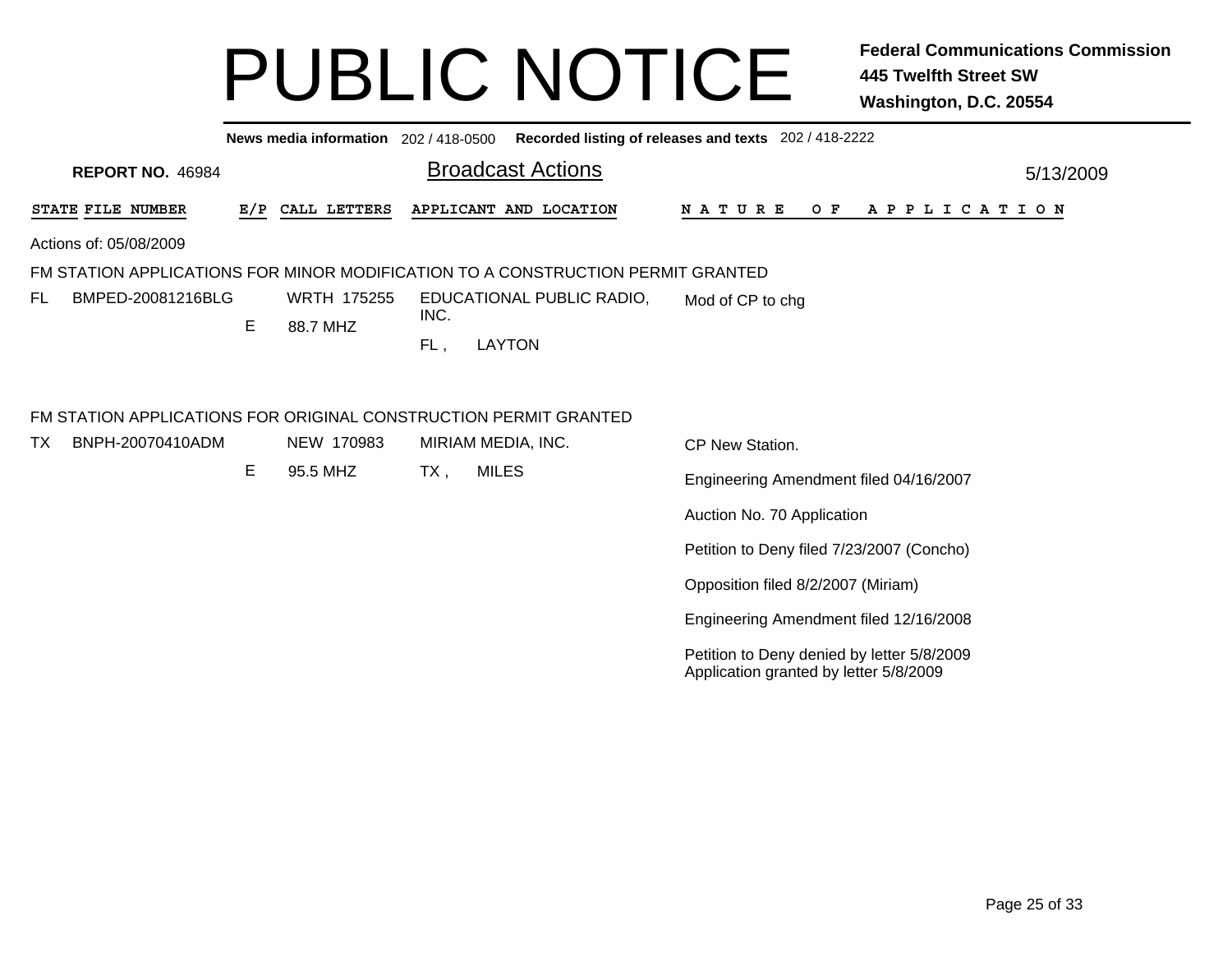|    |                                                                  |     | News media information 202/418-0500 |             |              |  |                                   | Recorded listing of releases and texts 202 / 418-2222                                                                      |           |  |  |  |
|----|------------------------------------------------------------------|-----|-------------------------------------|-------------|--------------|--|-----------------------------------|----------------------------------------------------------------------------------------------------------------------------|-----------|--|--|--|
|    | <b>REPORT NO. 46984</b>                                          |     |                                     |             |              |  | <b>Broadcast Actions</b>          |                                                                                                                            | 5/13/2009 |  |  |  |
|    | STATE FILE NUMBER                                                | E/P | CALL LETTERS                        |             |              |  | APPLICANT AND LOCATION            | $O$ $F$<br><b>NATURE</b><br>A P P L I C A T I O N                                                                          |           |  |  |  |
|    | Actions of: 05/08/2009                                           |     |                                     |             |              |  |                                   |                                                                                                                            |           |  |  |  |
|    | FM STATION APPLICATIONS FOR ORIGINAL CONSTRUCTION PERMIT GRANTED |     |                                     |             |              |  |                                   |                                                                                                                            |           |  |  |  |
| WA | BNPED-20071018ARZ                                                |     | NEW 173038                          |             |              |  | PACIFIC LUTHERAN UNIVERSITY,      | CP New Station.                                                                                                            |           |  |  |  |
|    |                                                                  | Е   | 88.9 MHZ                            | INC.<br>WA, |              |  | SEDRO-WOOLLEY                     | Engineering Amendment filed 11/09/2007<br>Engineering Amendment filed 07/07/2008<br>Engineering Amendment filed 10/21/2008 |           |  |  |  |
|    |                                                                  |     |                                     |             |              |  |                                   | Dismissed by letter 11/4/2008                                                                                              |           |  |  |  |
|    |                                                                  |     |                                     |             |              |  |                                   | Petition for Reconsideration Filed 11/26/2008 by Pacific Lutheran<br>University<br>Engineering Amendment filed 11/26/2008  |           |  |  |  |
|    |                                                                  |     |                                     |             |              |  |                                   | Petition for Reconsideration granted 12/9/2008<br>Application reinstated nunc pro tunc 12/9/2008<br>(no letter sent)       |           |  |  |  |
|    |                                                                  |     |                                     |             |              |  |                                   |                                                                                                                            |           |  |  |  |
| TX | BNPED-20071018AZV                                                |     | NEW 174946                          |             |              |  | <b>IGLESIA CRISTIANA EBENEZER</b> | CP New Station.                                                                                                            |           |  |  |  |
|    |                                                                  | Е   | 91.9 MHZ                            | TX,         | <b>PARIS</b> |  |                                   | Dismissed 1/21/2009 by Public Notice only, no letter issued. See DA<br>08-2717, released 12/17/2008, at Group 427.         |           |  |  |  |
|    |                                                                  |     |                                     |             |              |  |                                   | Petition for Reconsideration Filed 01/28/2009 by Iglesia Christiana<br>Ebenezer                                            |           |  |  |  |
|    |                                                                  |     |                                     |             |              |  |                                   | Petition for Reconsideration Granted in part 3/10/2009 and Application<br>reinstated to Pending Status - no letter sent    |           |  |  |  |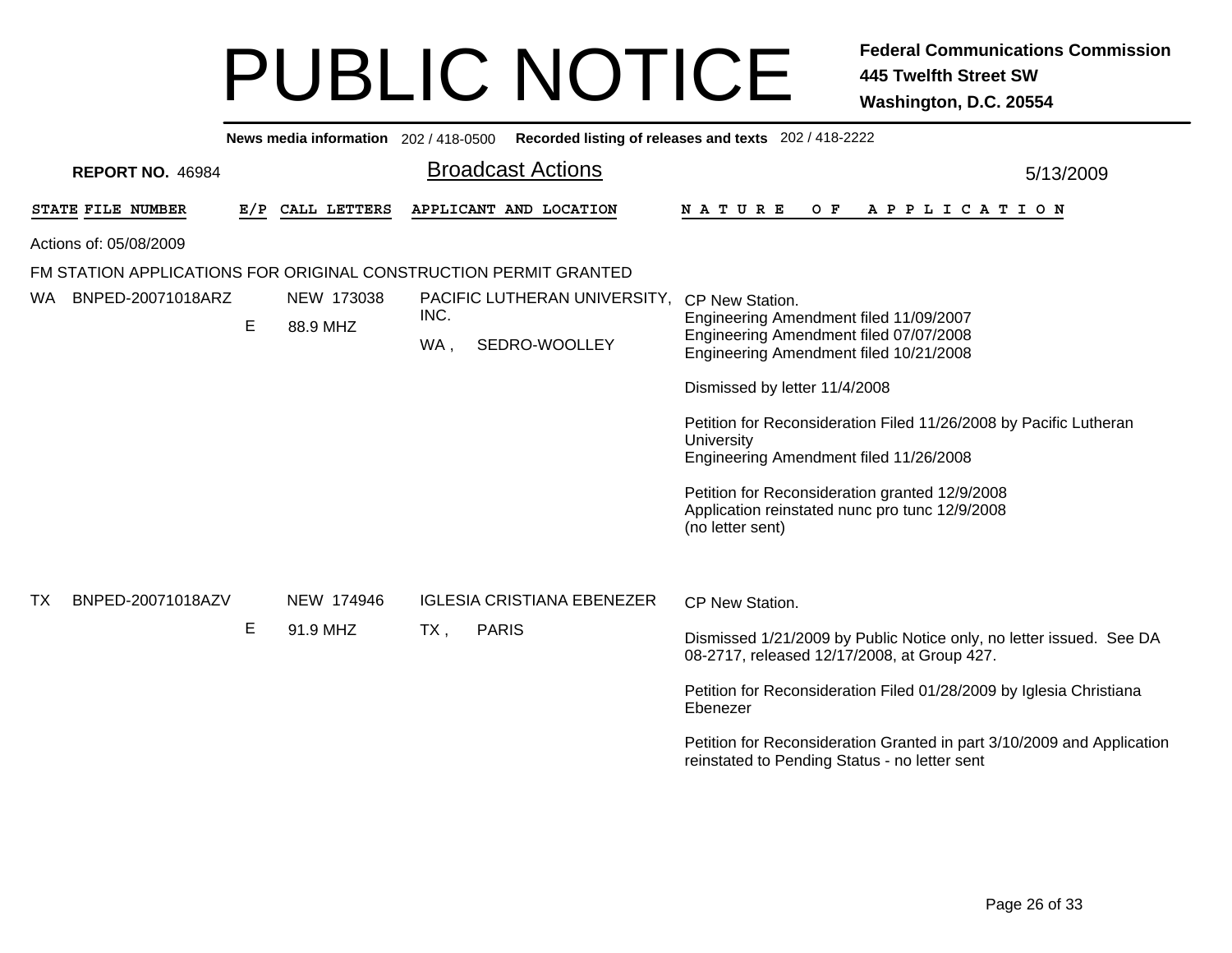|           |                                             |    |                                |                        | News media information 202 / 418-0500 Recorded listing of releases and texts 202 / 418-2222 |                                                   |  |  |                |  |  |  |           |  |
|-----------|---------------------------------------------|----|--------------------------------|------------------------|---------------------------------------------------------------------------------------------|---------------------------------------------------|--|--|----------------|--|--|--|-----------|--|
|           | <b>REPORT NO. 46984</b>                     |    |                                |                        | <b>Broadcast Actions</b>                                                                    |                                                   |  |  |                |  |  |  | 5/13/2009 |  |
|           | STATE FILE NUMBER                           |    | E/P CALL LETTERS               |                        | APPLICANT AND LOCATION                                                                      | N A T U R E                                       |  |  | OF APPLICATION |  |  |  |           |  |
|           | Actions of: 05/08/2009                      |    |                                |                        |                                                                                             |                                                   |  |  |                |  |  |  |           |  |
|           |                                             |    |                                |                        | FM STATION APPLICATIONS FOR MINOR CHANGE TO A LICENSED FACILITY GRANTED                     |                                                   |  |  |                |  |  |  |           |  |
| ME        | BPH-20081121AHK                             | E  | WOXO-FM<br>67698               | <b>MOUNTAIN VALLEY</b> | BROADCASTING, INC.                                                                          | Minor change in licensed facilities.              |  |  |                |  |  |  |           |  |
|           |                                             |    | 92.7 MHZ                       | ME,                    | <b>NORWAY</b>                                                                               |                                                   |  |  |                |  |  |  |           |  |
|           | FM STATION APPLICATIONS FOR RENEWAL GRANTED |    |                                |                        |                                                                                             |                                                   |  |  |                |  |  |  |           |  |
| <b>NY</b> | BRH-20060131AXZ                             |    | <b>WBLS 28203</b>              |                        | URBAN RADIO I, L.L.C.                                                                       | Renewal of License.                               |  |  |                |  |  |  |           |  |
|           |                                             | E. | 107.5 MHZ                      | NY,                    | <b>NEW YORK</b>                                                                             | Granted with EEO reporting conditions, FCC 08-241 |  |  |                |  |  |  |           |  |
|           |                                             |    |                                |                        | FM AUXILIARY TRANSMITTING ANTENNA APPLICATIONS FOR MODIFICATION OF LICENSE GRANTED          |                                                   |  |  |                |  |  |  |           |  |
| PA        | BXMLH-20090507ACK                           | Е  | <b>WMGK 25094</b><br>102.9 MHZ | INC.                   | GREATER PHILADELPHIA RADIO, License to modify.                                              |                                                   |  |  |                |  |  |  |           |  |
|           |                                             |    |                                | PA,                    | PHILADELPHIA                                                                                |                                                   |  |  |                |  |  |  |           |  |
| <b>PA</b> | BXMLH-20090507ACM                           | E  | <b>WBEN-FM</b><br>22308        | INC.                   | GREATER PHILADELPHIA RADIO, License to modify.                                              |                                                   |  |  |                |  |  |  |           |  |
|           |                                             |    | 95.7 MHZ                       | PA,                    | PHILADELPHIA                                                                                |                                                   |  |  |                |  |  |  |           |  |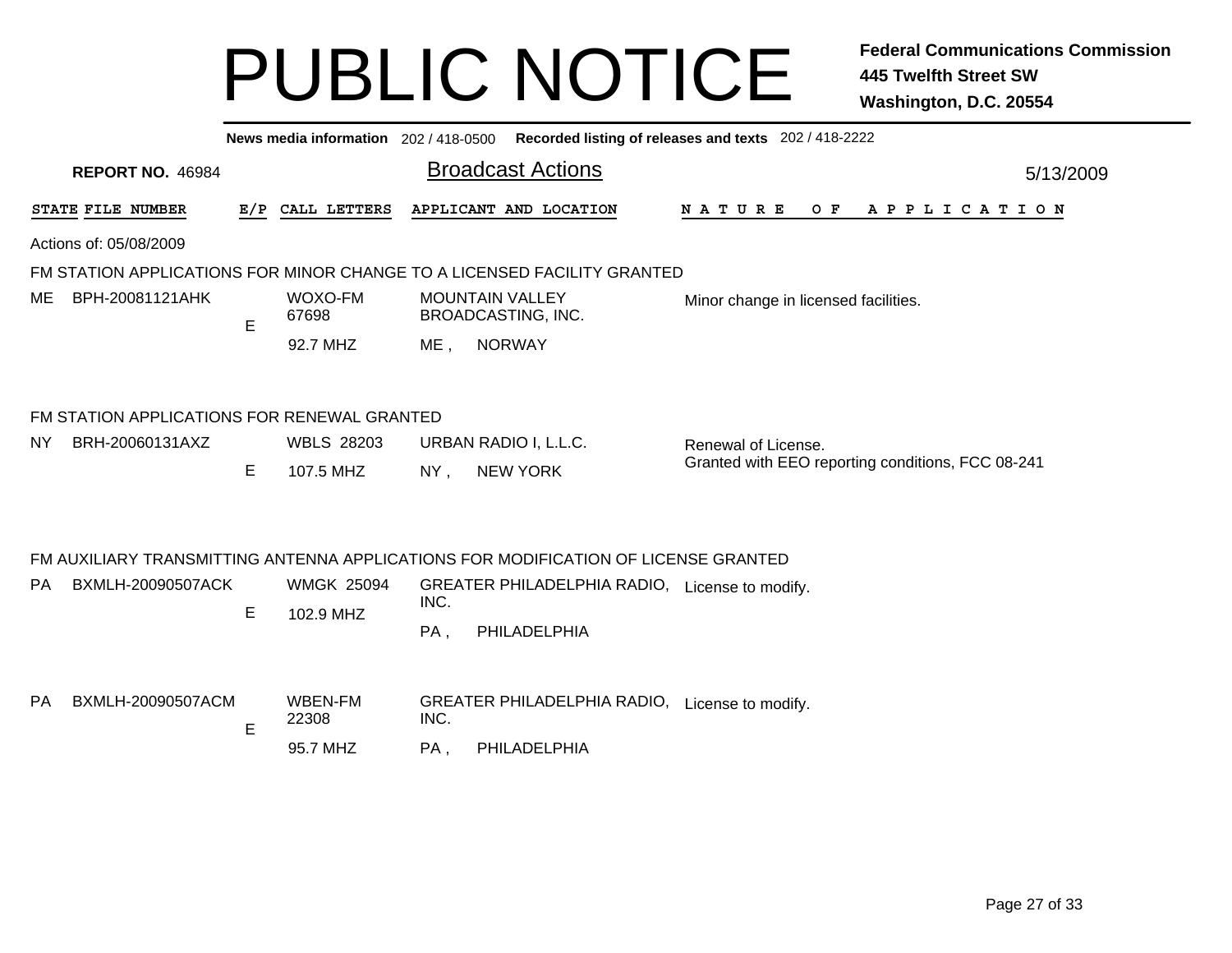, BUFFALO

|     |                                                                                                         |     |                                |        |                              | News media information 202/418-0500 Recorded listing of releases and texts 202/418-2222 |                                    |     |                       |           |
|-----|---------------------------------------------------------------------------------------------------------|-----|--------------------------------|--------|------------------------------|-----------------------------------------------------------------------------------------|------------------------------------|-----|-----------------------|-----------|
|     | <b>REPORT NO. 46984</b>                                                                                 |     |                                |        |                              | <b>Broadcast Actions</b>                                                                |                                    |     |                       | 5/13/2009 |
|     | STATE FILE NUMBER                                                                                       | E/P | CALL LETTERS                   |        |                              | APPLICANT AND LOCATION                                                                  | <b>NATURE</b>                      | O F | A P P L I C A T I O N |           |
|     | Actions of: 05/08/2009                                                                                  |     |                                |        |                              |                                                                                         |                                    |     |                       |           |
|     | FM AUXILIARY TRANSMITTING ANTENNA APPLICATIONS FOR LICENSE TO COVER AUXILIARY PERMIT GRANTED            |     |                                |        |                              |                                                                                         |                                    |     |                       |           |
| TX  | BXLH-20090406AFI                                                                                        | Е   | <b>KNOR 36289</b><br>93.7 MHZ  | TX,    | <b>KRUM</b>                  | LIBERMAN BROADCASTING OF<br><b>DALLAS LICENSE LLC</b>                                   | License to cover auxiliary permit. |     |                       |           |
| TX  | BXLH-20090406AFM                                                                                        | E.  | <b>KQQK 19087</b><br>107.9 MHZ | TX .   |                              | LIBERMAN BROADCASTING OF<br><b>HOUSTON LICENSE LLC</b><br><b>BEAUMONT</b>               | License to cover auxiliary permit. |     |                       |           |
| TX  | BXLH-20090406AFS                                                                                        | E   | KNTE-FM<br>36507<br>96.9 MHZ   | $TX$ , |                              | LIBERMAN BROADCASTING OF<br><b>HOUSTON LICENSE LLC</b><br><b>EL CAMPO</b>               | License to cover auxiliary permit. |     |                       |           |
| WY. | FM TRANSLATOR APPLICATIONS FOR MINOR MODIFICATION TO A CONSTRUCTION PERMIT GRANTED<br>BMPFT-20090505ABW | E   | <b>K290BM</b><br>142525        |        | LOVCOM, INC.<br>WY . BUFFALO |                                                                                         | Mod of CP                          |     |                       |           |

105.9 MHZ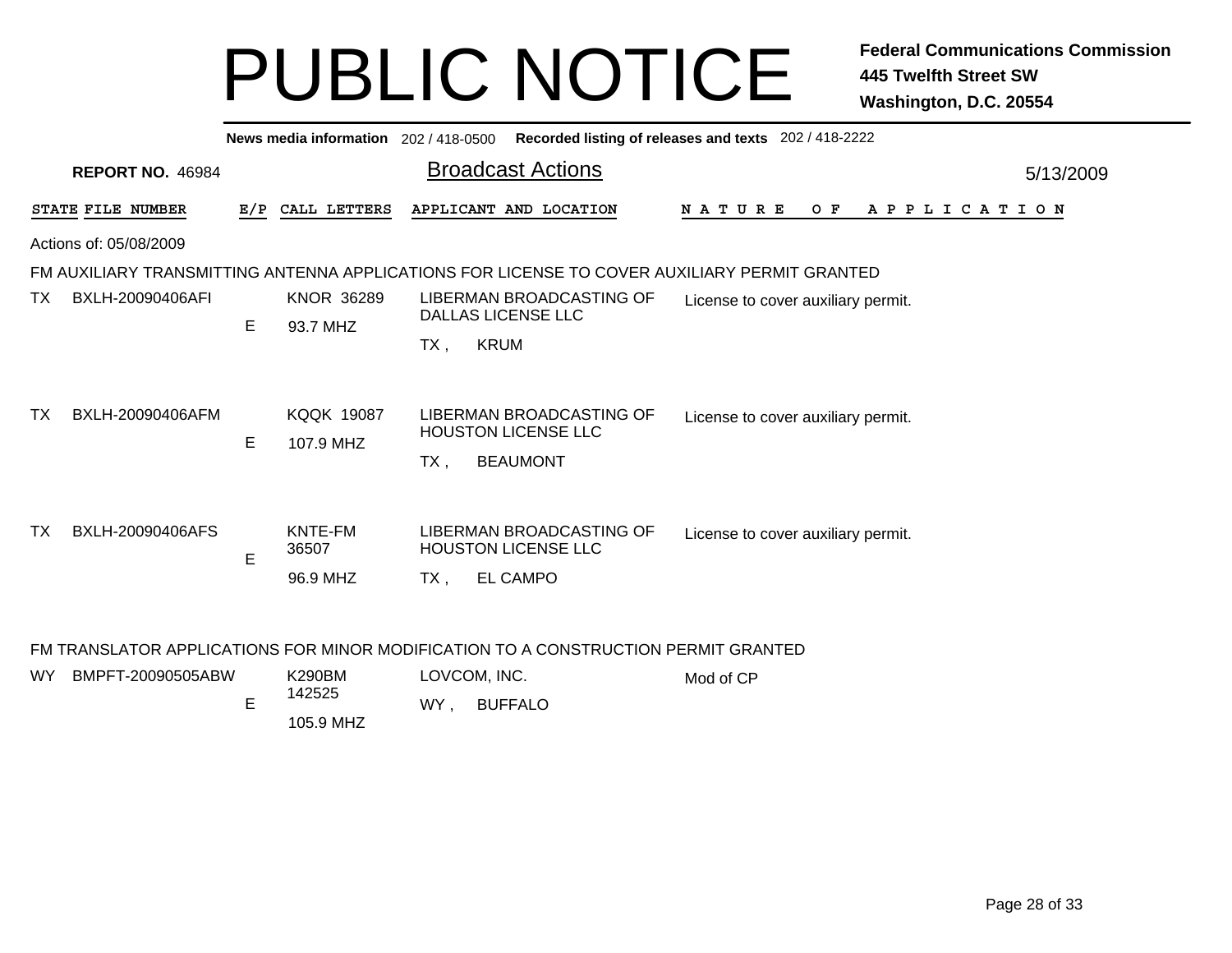|           |                                                                            |     | News media information 202 / 418-0500 |             |                                                  | Recorded listing of releases and texts 202 / 418-2222 |           |  |  |  |  |  |
|-----------|----------------------------------------------------------------------------|-----|---------------------------------------|-------------|--------------------------------------------------|-------------------------------------------------------|-----------|--|--|--|--|--|
|           | <b>REPORT NO. 46984</b>                                                    |     |                                       |             | <b>Broadcast Actions</b>                         |                                                       | 5/13/2009 |  |  |  |  |  |
|           | STATE FILE NUMBER                                                          | E/P | CALL LETTERS                          |             | APPLICANT AND LOCATION                           | N A T U R E<br>O F<br>A P P L I C A T I O N           |           |  |  |  |  |  |
|           | Actions of: 05/08/2009                                                     |     |                                       |             |                                                  |                                                       |           |  |  |  |  |  |
|           | FM TRANSLATOR APPLICATIONS FOR MINOR CHANGE TO A LICENSED FACILITY GRANTED |     |                                       |             |                                                  |                                                       |           |  |  |  |  |  |
| NC.       | BPFT-20090430ABO                                                           |     | W226BH 78856                          | WISDOM, LLC |                                                  | Minor change in licensed facilities, callsign W228CC. |           |  |  |  |  |  |
|           |                                                                            | E   | 93.1 MHZ                              | NC,         | <b>CHARLOTTE</b>                                 | Engineering Amendment filed 05/06/2009                |           |  |  |  |  |  |
| TХ        | BPFT-20090506AAA                                                           | E   | K213EW 91707<br>90.5 MHZ              | $TX$ ,      | RADIO ASSIST MINISTRY, INC.<br><b>SAN ANGELO</b> | Minor change in licensed facilities, callsign K215EZ. |           |  |  |  |  |  |
| WA.       | BPFT-20090506AAB                                                           | E   | K220JQ 142952<br>91.9 MHZ             | WA,         | NORTHWEST INDY RADIO<br><b>MOCLIPS</b>           | Minor change in licensed facilities, callsign K223BQ. |           |  |  |  |  |  |
| CA        | BPFT-20090506AAM                                                           | E   | K228CO 28845<br>93.5 MHZ              | CA,         | ONDAS DE VIDA, INC.<br><b>BARSTOW</b>            | Minor change in licensed facilities, callsign K228CO. |           |  |  |  |  |  |
| <b>NV</b> | BPFT-20090506AAU                                                           | Е   | K267BH 48349<br>101.3 MHZ             | NV,         | ONDAS DE VIDA NETWORK, INC.<br><b>PAHRUMP</b>    | Minor change in licensed facilities, callsign K264BC. |           |  |  |  |  |  |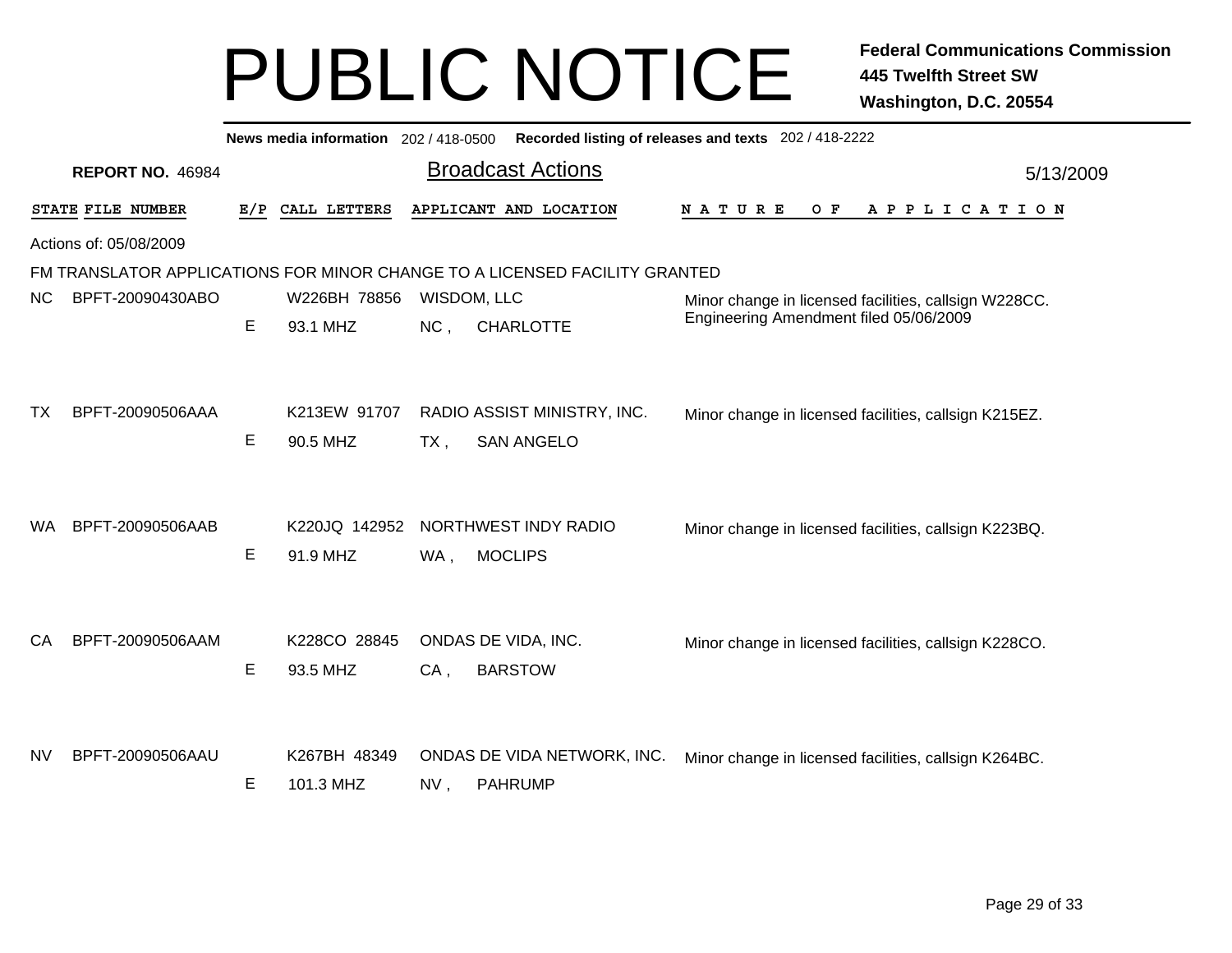|                                                                            |     | News media information 202 / 418-0500 |                   |                                                                               | Recorded listing of releases and texts 202 / 418-2222 |                       |           |  |  |  |  |  |
|----------------------------------------------------------------------------|-----|---------------------------------------|-------------------|-------------------------------------------------------------------------------|-------------------------------------------------------|-----------------------|-----------|--|--|--|--|--|
| <b>REPORT NO. 46984</b>                                                    |     |                                       |                   | <b>Broadcast Actions</b>                                                      |                                                       |                       | 5/13/2009 |  |  |  |  |  |
| STATE FILE NUMBER                                                          | E/P | CALL LETTERS                          |                   | APPLICANT AND LOCATION                                                        | <b>NATURE</b><br>O F                                  | A P P L I C A T I O N |           |  |  |  |  |  |
| Actions of: 05/08/2009                                                     |     |                                       |                   |                                                                               |                                                       |                       |           |  |  |  |  |  |
| FM TRANSLATOR APPLICATIONS FOR MINOR CHANGE TO A LICENSED FACILITY GRANTED |     |                                       |                   |                                                                               |                                                       |                       |           |  |  |  |  |  |
| BPFT-20090507AAA<br>MD                                                     |     | <b>W238BY</b>                         |                   | BAY BROADCASTING, INC.                                                        | Minor change in licensed facilities, callsign W239BE. |                       |           |  |  |  |  |  |
|                                                                            | E   | 154039                                | MD,               | <b>CRISFIELD</b>                                                              |                                                       |                       |           |  |  |  |  |  |
|                                                                            |     | 95.5 MHZ                              |                   |                                                                               |                                                       |                       |           |  |  |  |  |  |
|                                                                            |     |                                       |                   |                                                                               |                                                       |                       |           |  |  |  |  |  |
| BPFT-20090507ACI<br>AL                                                     |     | <b>W240BM</b>                         |                   | RADIO ASSIST MINISTRY, INC.                                                   | Minor change in licensed facilities, callsign W240BM. |                       |           |  |  |  |  |  |
|                                                                            | E   | 146162                                | AL,               | <b>HEADLAND</b>                                                               |                                                       |                       |           |  |  |  |  |  |
|                                                                            |     | 95.9 MHZ                              |                   |                                                                               |                                                       |                       |           |  |  |  |  |  |
|                                                                            |     |                                       |                   |                                                                               |                                                       |                       |           |  |  |  |  |  |
|                                                                            |     |                                       |                   | DIGITAL TRANSLATOR OR DIGITAL LPTV APPLICATIONS FOR DIGITAL FLASH CUT GRANTED |                                                       |                       |           |  |  |  |  |  |
| BDFCDTL-20081211AAW<br>AZ.                                                 |     | KVPA-LD                               |                   | <b>KRCA LICENSE LLC</b>                                                       | Minor change of callsign KVPA-LP.                     |                       |           |  |  |  |  |  |
|                                                                            | E   | 33773                                 | $AZ$ ,            | <b>PHOENIX</b>                                                                |                                                       |                       |           |  |  |  |  |  |
|                                                                            |     | CHAN-42                               |                   |                                                                               |                                                       |                       |           |  |  |  |  |  |
|                                                                            |     |                                       |                   |                                                                               |                                                       |                       |           |  |  |  |  |  |
| BDFCDTL-20090414ACG<br><b>WY</b>                                           |     | <b>KGSC-LD</b>                        |                   | THE SPIRIT OF THE LORD                                                        | Minor change of callsign KGSC-LP.                     |                       |           |  |  |  |  |  |
|                                                                            | E   | 127800                                | <b>MINISTRIES</b> |                                                                               |                                                       |                       |           |  |  |  |  |  |
|                                                                            |     | CHAN-47                               | WY.               | <b>CHEYENNE</b>                                                               |                                                       |                       |           |  |  |  |  |  |
|                                                                            |     |                                       |                   |                                                                               |                                                       |                       |           |  |  |  |  |  |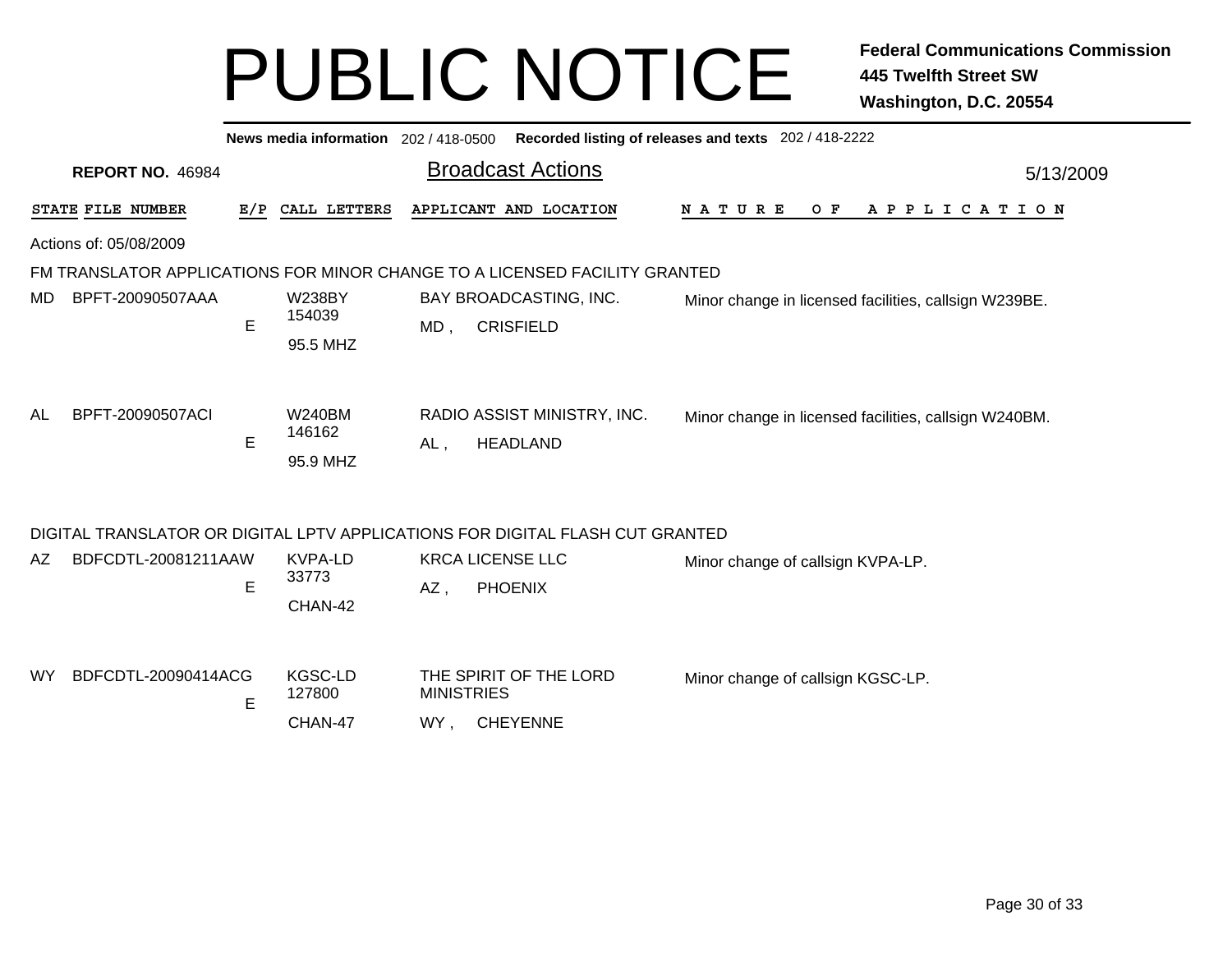|                                | News media information 202 / 418-0500 |                                                                               | Recorded listing of releases and texts 202 / 418-2222 |           |
|--------------------------------|---------------------------------------|-------------------------------------------------------------------------------|-------------------------------------------------------|-----------|
| <b>REPORT NO. 46984</b>        |                                       | <b>Broadcast Actions</b>                                                      |                                                       | 5/13/2009 |
| STATE FILE NUMBER<br>E/P       | CALL LETTERS                          | APPLICANT AND LOCATION                                                        | O F<br>A P P L I C A T I O N<br><b>NATURE</b>         |           |
| Actions of: 05/08/2009         |                                       |                                                                               |                                                       |           |
|                                |                                       | DIGITAL TRANSLATOR OR DIGITAL LPTV APPLICATIONS FOR DIGITAL FLASH CUT GRANTED |                                                       |           |
| BDFCDTL-20090415AJP<br>KY.     | W50CI-D 61015                         | <b>SOUTH CENTRAL</b>                                                          | Minor change of callsign W50Cl.                       |           |
| E.                             | CHAN-50                               | <b>COMMUNICATIONS</b><br><b>CORPORATION</b>                                   |                                                       |           |
|                                |                                       | <b>LOUISVILLE</b><br>KY,                                                      |                                                       |           |
|                                |                                       |                                                                               |                                                       |           |
| UT<br>BDFCDTT-20090417AAW<br>E | K35OP-D<br>22213                      | <b>COMMUNITY TELEVISION OF</b><br>UTAH LICENSE, LLC                           | Minor change of callsign K35OP.                       |           |
|                                | CHAN-35                               | <b>PARK CITY</b><br>UT,                                                       |                                                       |           |
|                                |                                       |                                                                               |                                                       |           |
| BDFCDTL-20090417AAX<br>UT      | <b>KKRP-LD</b><br>70979               | <b>COMMUNITY TELEVISION OF</b><br>UTAH LICENSE, LLC                           | Minor change of callsign KKRP-LP.                     |           |
| E                              |                                       |                                                                               |                                                       |           |
|                                | CHAN-46                               | ST. GEORGE<br>UT,                                                             |                                                       |           |
|                                |                                       |                                                                               |                                                       |           |

#### DIGITAL TRANSLATOR OR DIGITAL LPTV APPLICATIONS FOR LICENSE TO COVER GRANTED

| UT | BLDTT-20090505ABL | $K15GI-D$ | <b>WAYNE COUNTY</b> | License to cover construction permit no: BDFCDTT-20090331ATF, |
|----|-------------------|-----------|---------------------|---------------------------------------------------------------|
|    |                   | 125504    | <b>FREMONT</b>      | callsign K15GI.                                               |
|    |                   | CHAN-15   |                     |                                                               |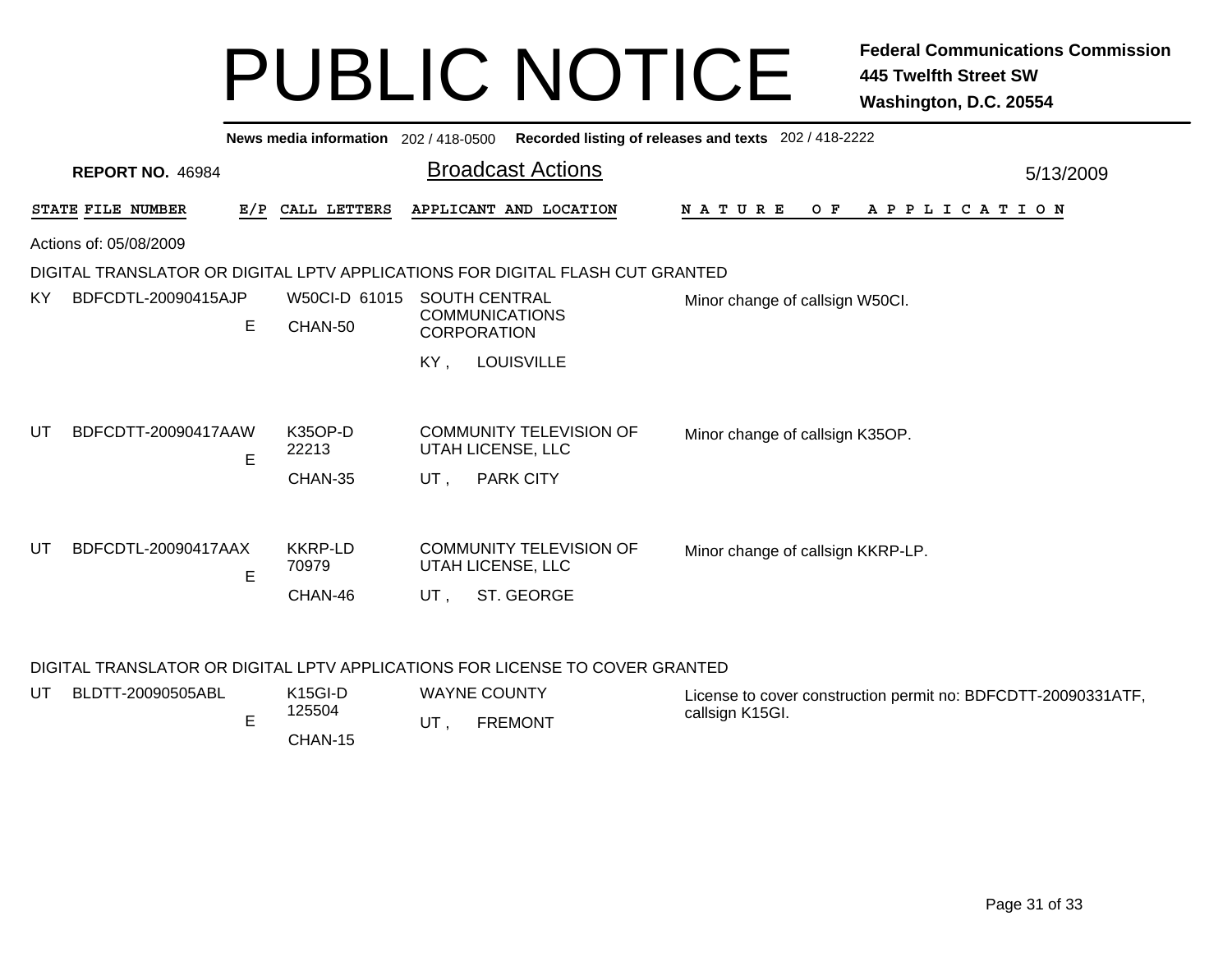|           |                                                                              |     | News media information 202 / 418-0500     | Recorded listing of releases and texts 202 / 418-2222                                                                                                   |           |  |  |  |  |  |  |  |  |
|-----------|------------------------------------------------------------------------------|-----|-------------------------------------------|---------------------------------------------------------------------------------------------------------------------------------------------------------|-----------|--|--|--|--|--|--|--|--|
|           | <b>REPORT NO. 46984</b>                                                      |     |                                           | <b>Broadcast Actions</b>                                                                                                                                | 5/13/2009 |  |  |  |  |  |  |  |  |
|           | STATE FILE NUMBER                                                            | E/P | CALL LETTERS                              | APPLICANT AND LOCATION<br><b>NATURE</b><br>O F<br>APPLICATION                                                                                           |           |  |  |  |  |  |  |  |  |
|           | Actions of: 05/08/2009                                                       |     |                                           |                                                                                                                                                         |           |  |  |  |  |  |  |  |  |
|           | DIGITAL TRANSLATOR OR DIGITAL LPTV APPLICATIONS FOR LICENSE TO COVER GRANTED |     |                                           |                                                                                                                                                         |           |  |  |  |  |  |  |  |  |
| UT        | BLDTT-20090505ABM                                                            | E   | K17FQ-D<br>125547                         | <b>WAYNE COUNTY</b><br>License to cover construction permit no: BDFCDTT-20090331ATG,<br>callsign K17FQ.<br><b>FREMONT</b><br>UT,                        |           |  |  |  |  |  |  |  |  |
|           |                                                                              |     | CHAN-17                                   |                                                                                                                                                         |           |  |  |  |  |  |  |  |  |
| <b>NV</b> | BLDTT-20090505ABP                                                            |     | K39CX-D                                   | <b>HUMBOLDT COUNTY</b>                                                                                                                                  |           |  |  |  |  |  |  |  |  |
|           |                                                                              | E   | 28102                                     | License to cover construction permit no: BDFCDTT-20060331BKK,<br>callsign K39CX.<br>NV,<br><b>IMLAY</b>                                                 |           |  |  |  |  |  |  |  |  |
|           |                                                                              |     | CHAN-39                                   |                                                                                                                                                         |           |  |  |  |  |  |  |  |  |
| <b>NV</b> | BLDTT-20090505ABS                                                            | E   | K21FO-D<br>28090<br>CHAN-21               | <b>HUMBOLDT COUNTY</b><br>License to cover construction permit no: BDFCDTT-20060316AJX,<br>callsign K21FO.<br><b>WINNEMUCCA</b><br>NV,                  |           |  |  |  |  |  |  |  |  |
| <b>NC</b> | BLDTT-20090506ABZ                                                            | E   | W31DI-D 69347<br>CHAN-31                  | UNIVERSITY OF NORTH<br>License to cover construction permit no: BDISDTT-20070905ACS,<br><b>CAROLINA</b><br>callsign W28AO.<br>NC,<br><b>SPRUCE PINE</b> |           |  |  |  |  |  |  |  |  |
| <b>NV</b> | BLDTT-20090506ACD                                                            | E   | K <sub>25</sub> IW-D<br>167436<br>CHAN-25 | <b>HUMBOLDT COUNTY</b><br>License to cover construction permit no: BDCCDTT-20060908AAS,<br>callsign K25IW-D.<br><b>GOLCONDA</b><br>NV,                  |           |  |  |  |  |  |  |  |  |